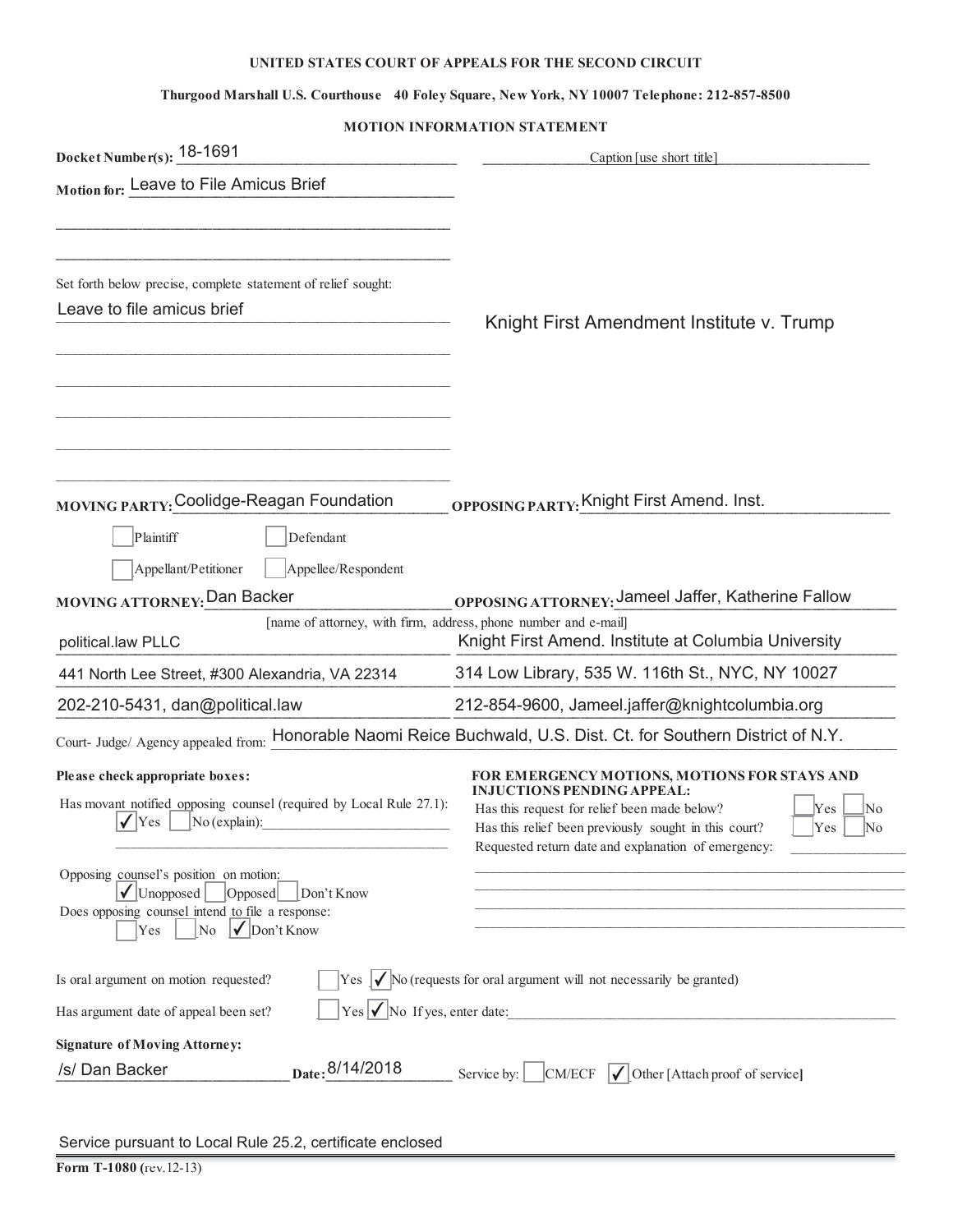#### **NOTICE OF APPEARANCE FOR SUBSTITUTE, ADDITIONAL, OR AMICUS COUNSEL**

| Short Title: Knight First Amend. Inst. v. Trump                                |                                                                                                            | Docket No.: 18-1691 |
|--------------------------------------------------------------------------------|------------------------------------------------------------------------------------------------------------|---------------------|
| Substitute, Additional, or Amicus Counsel's Contact Information is as follows: |                                                                                                            |                     |
| $_{\text{Name:}}$ Dan Backer                                                   |                                                                                                            |                     |
| Firm: political.law PLLC                                                       |                                                                                                            |                     |
| Address: 441 North Lee Street, Suite 300                                       |                                                                                                            |                     |
| Telephone: 202-210-5431                                                        | $F_{\text{ax}}$ 202-478-0750                                                                               |                     |
| E-mail: dan@political.law                                                      |                                                                                                            |                     |
| Appearance for: Coolidge-Reagan Foundation/Amicus                              |                                                                                                            |                     |
|                                                                                | (party/designation)                                                                                        |                     |
| Select One:                                                                    |                                                                                                            |                     |
| Substitute counsel (replacing lead counsel:                                    | (name/firm)                                                                                                |                     |
|                                                                                |                                                                                                            |                     |
| Substitute counsel (replacing other counsel:                                   |                                                                                                            |                     |
|                                                                                | (name/firm)                                                                                                |                     |
| Additional counsel (co-counsel with:                                           |                                                                                                            |                     |
|                                                                                | (name/firm)                                                                                                |                     |
| Amicus (in support of: Defendants-Appellants                                   |                                                                                                            |                     |
|                                                                                | (party/designation)                                                                                        |                     |
|                                                                                |                                                                                                            |                     |
|                                                                                | <b>CERTIFICATION</b>                                                                                       |                     |
| I certify that:                                                                |                                                                                                            |                     |
|                                                                                |                                                                                                            |                     |
|                                                                                | I am admitted to practice in this Court and, if required by Interim Local Rule $46.1(a)(2)$ , have renewed |                     |
|                                                                                |                                                                                                            | <b>OR</b>           |
| I applied for admission on August 14, 2018                                     |                                                                                                            |                     |
|                                                                                |                                                                                                            |                     |
| Signature of Counsel: /s/ Dan Backer                                           | /en Desha                                                                                                  |                     |
| Type or Print Name: Dan Backer                                                 |                                                                                                            |                     |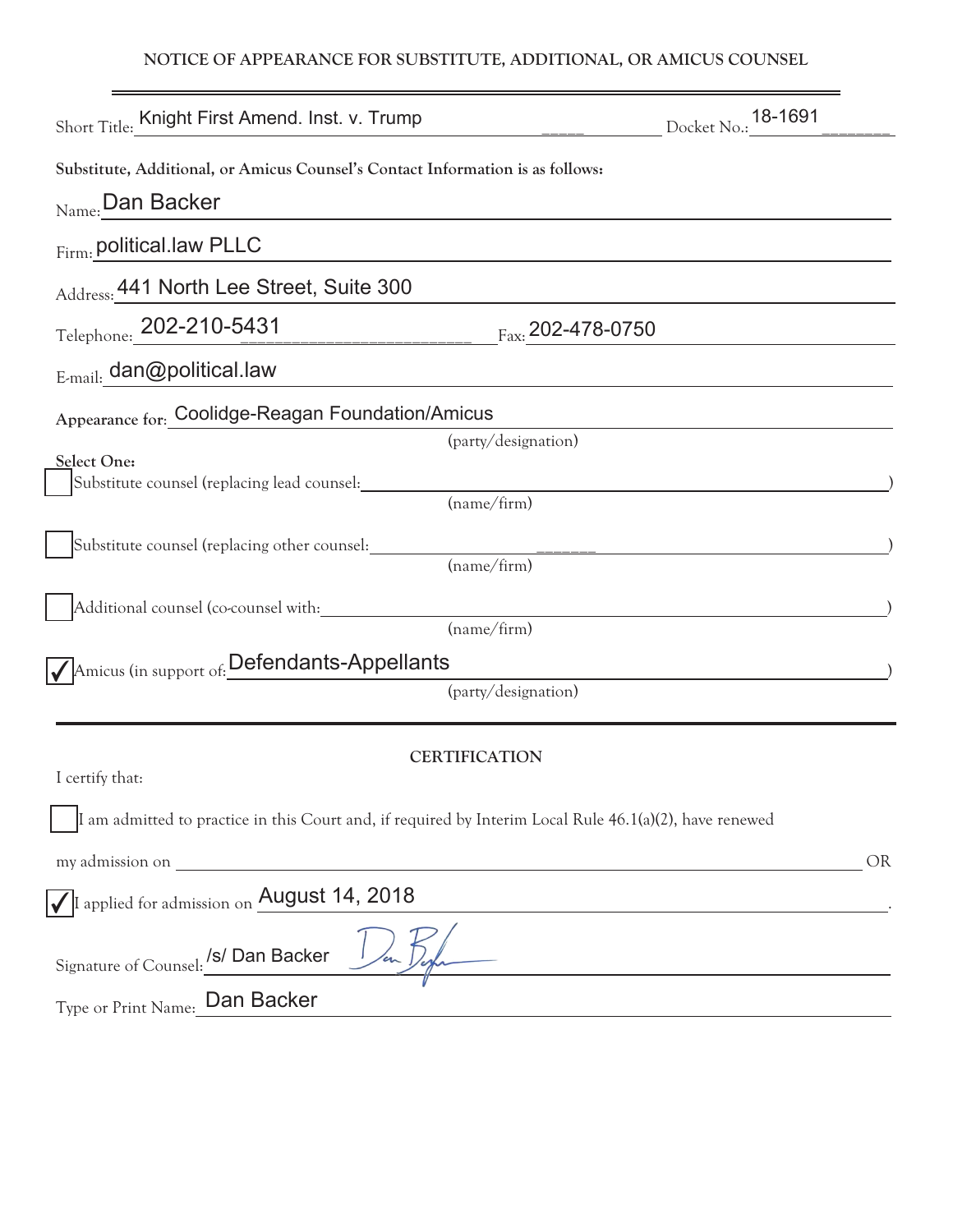# No. 18-1691

#### **IN THE U.S. COURT OF APPEALS FOR THE SECOND CIRCUIT**

| Knight First Amendment Institute     |  |
|--------------------------------------|--|
| at Columbia University, Rebecca      |  |
| Buckwalter, Phillip Cohen, Holly     |  |
| Figueroa, Eugene Gu, Brandon Neely,  |  |
| Joseph Papp, and Nicholas Pappas,    |  |
|                                      |  |
| Plaintiffs-Appellees,                |  |
|                                      |  |
| V.                                   |  |
|                                      |  |
| Donald J. Trump, President of the    |  |
| United States, and Daniel Scavino,   |  |
| White House Director of Social Media |  |
| and Assistant to the President,      |  |
|                                      |  |
| Defendants-                          |  |
| Appellants.                          |  |
|                                      |  |

#### **AMICUS COOLIDGE-REAGAN FOUNDATION'S CONSENT MOTION FOR LEAVE TO FILE AMICUS BRIEF IN SUPPORT OF DEFENDANTS-APPELLANTS**

Pursuant to Fed. R. App. P. 29(a)(2), Amicus Coolidge-Reagan Foundation ("CRF") hereby moves for leave to file the appended Amicus Brief in Support of Defendants-Appellants. As required by Fed. R. App.  $29(a)(3)$ , this motion is accompanied by the proposed brief.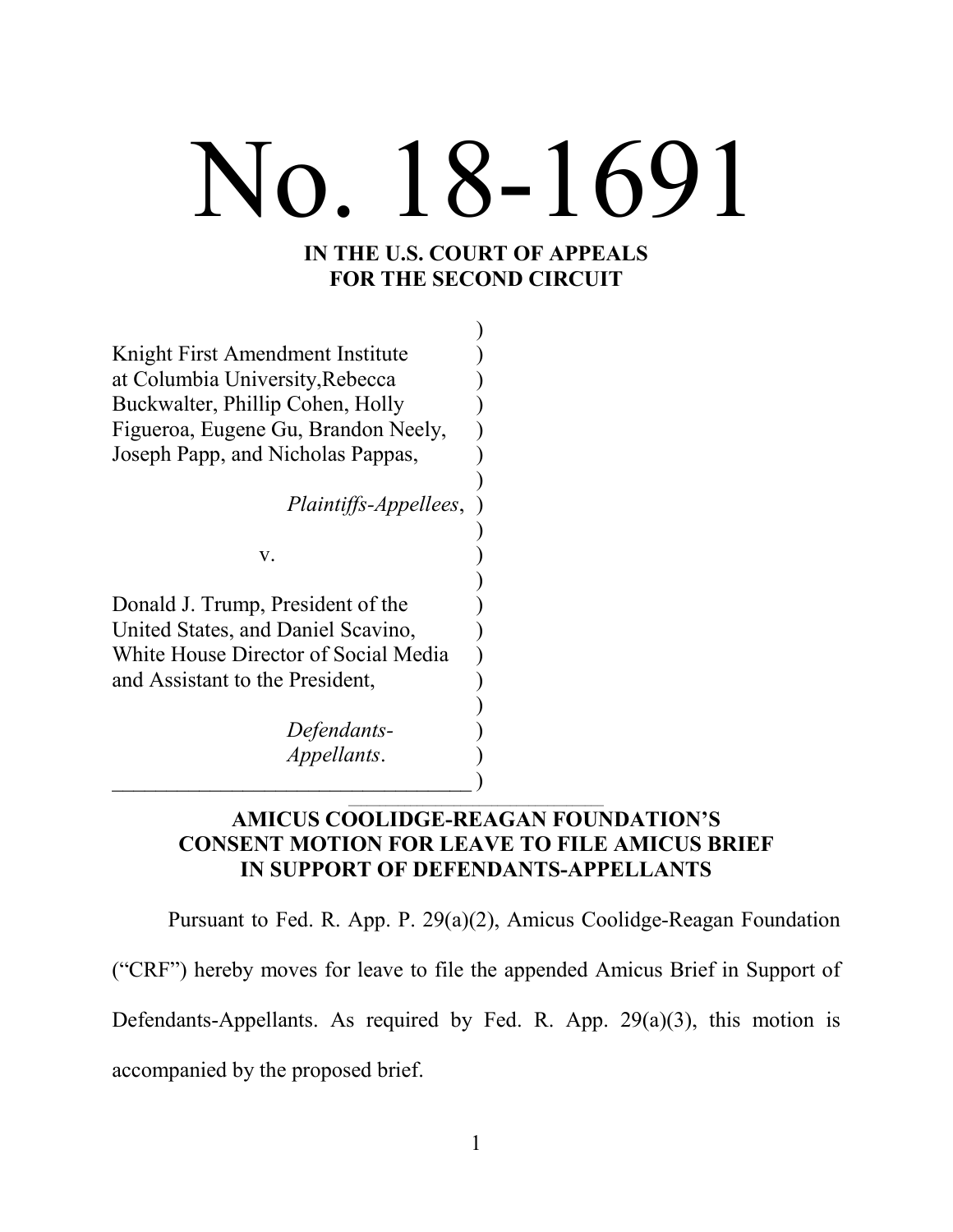CRF is a non-profit charitable organization formed under  $\S$  501(c)(3) of the Internal Revenue Code. Its mission is to defend, protect, and advance liberty, particularly including the First Amendment right to freedom of speech. CRF presents this brief because it believes the district court has misconstrued the First Amendment in this case, and its ruling could have problematic consequences for other areas of law in which CRF litigates cases in the public interest.

An amicus brief is desirable to bring jurisdictional issues to this Court's attention that the district court overlooked, identify the previously unrecognized deleterious potential implications of the district court's ruling for other areas of law, and assist in demonstrating why it is contrary to the binding precedents of this Court and the U.S. Supreme Court. *See* Fed. R. App. P. 29(a)(3)(A). All of the arguments presented in this case are relevant to the disposition of this case because they directly demonstrate error in the district court's opinion and judgment. *See id*. R. 29(a)(3)(B).

This motion is timely filed pursuant to Fed. R. App. P. 29(a)(6). Defendant-Appellant Donald Trump, President of the United States, filed his merits brief on August 7, 2018. This motion was filed within seven (7) days, on August 14, 2018.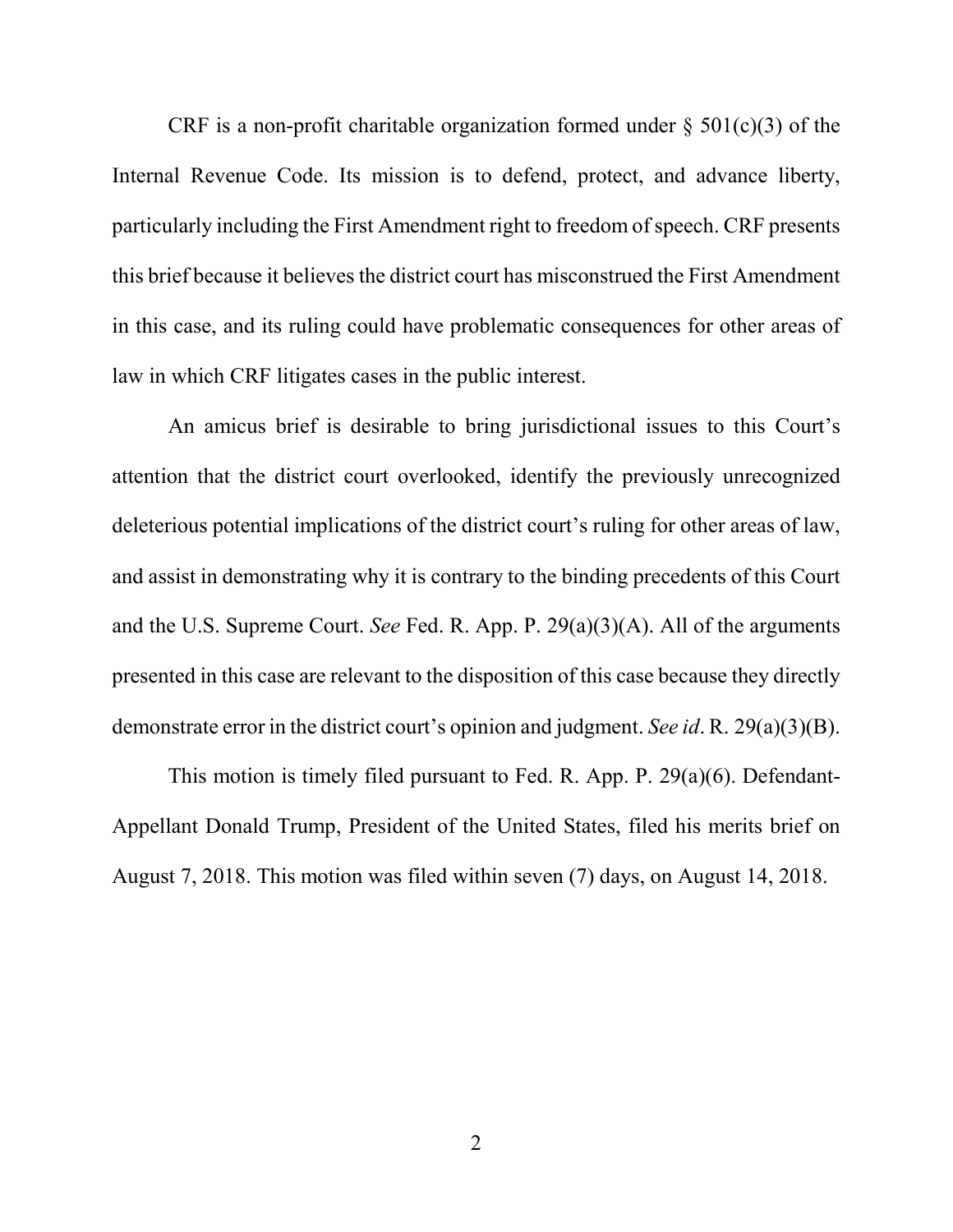Pursuant to Second Circuit Local Rule 27.1(b), CRF certifies that counsel for all parties have consented to the filing of this brief.

Respectfully submitted,

/s/ Dan Backer\_\_\_\_\_\_\_\_\_\_\_\_\_\_\_ Dan Backer POLITICAL.LAW PLLC 441 N. Lee Street, Suite 300 Alexandria, VA 22314 (202) 210-5431 dan@political.law *Counsel for Amicus Coolidge-Reagan Foundation* \*Application for admission pending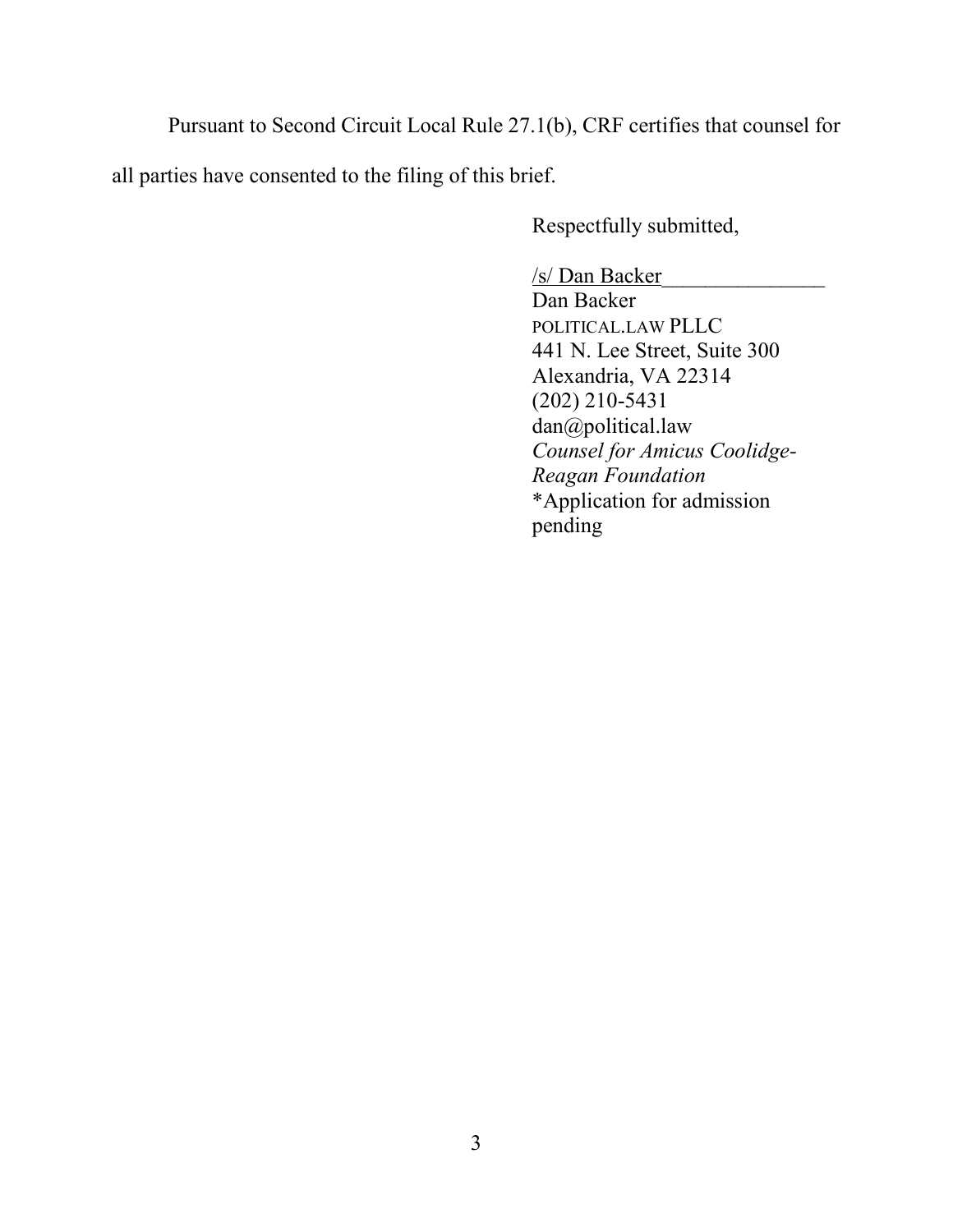#### **CERTIFICATE OF SERVICE**

I hereby certify that on August 14, 2018, I electronically filed the foregoing motion with the Clerk of the U.S. Court of Appeals for the Second Circuit pursuant to Local Rule 25.2 by e-mailing a true and complete PDF copy to  $agencycases$   $@ca2.uscounts.gov$ . I further certify that I served the counsel of record for each party by e-mailing the addresses on file with the Court at which they consented to electronic service pursuant to Local Rule 25(h)(1): Jameel Jaffer, *Counsel for Plaintiffs-Appellees* Jameel.jaffer@knightcolumbia.org Jessica Ring Amunson, *Counsel for Plaintiffs-Appellees* jamunson@jenner.com Jennifer Lutrecht, *Counsel for Defendant-Appellant* Jennifer.Lutrecht@usdoj.gov

> /s/ Dan Backer\_\_\_\_\_\_\_\_\_\_\_\_\_\_\_ Dan Backer *Counsel for Amicus Coolidge-Reagan Foundation* \*Application for admission pending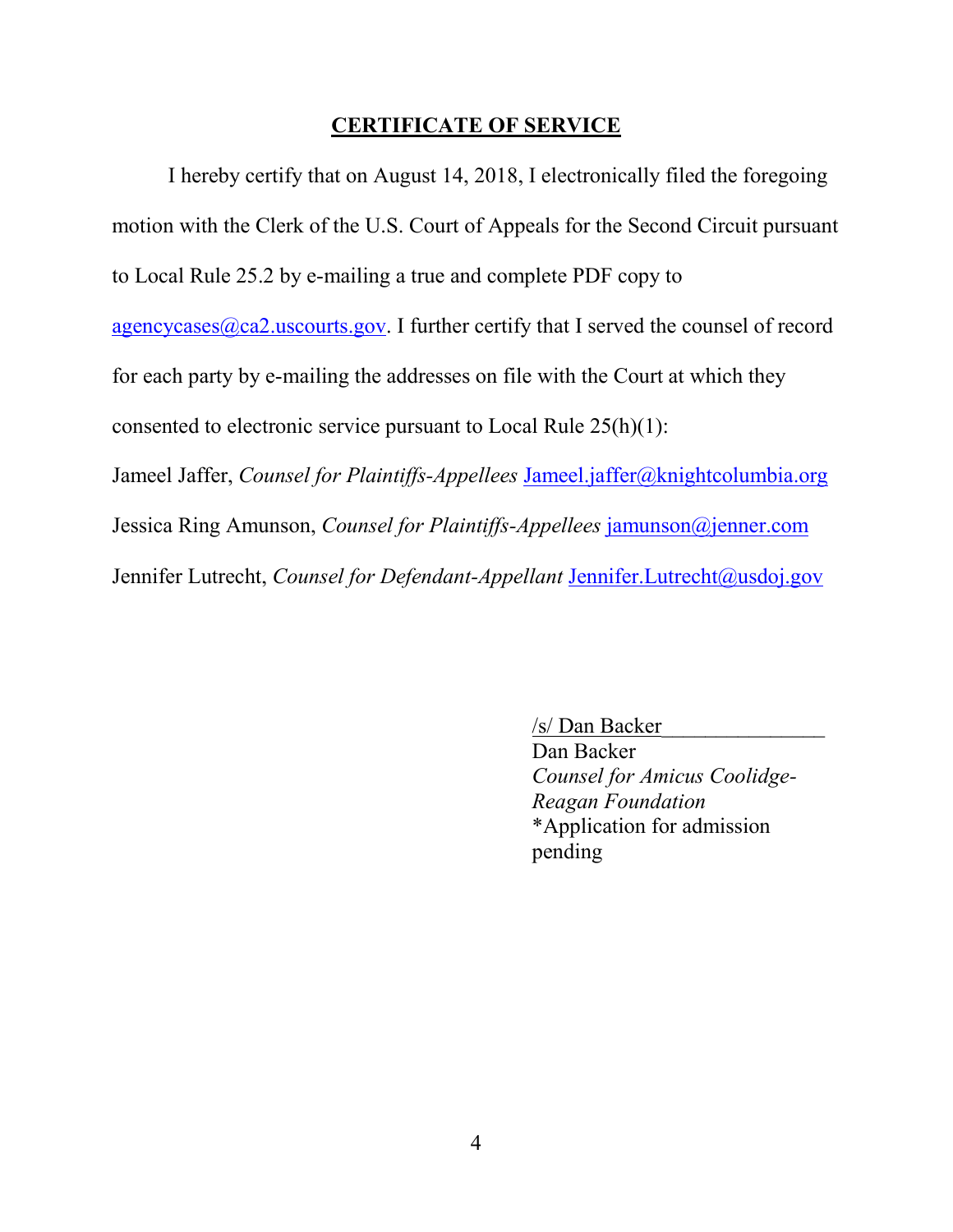# No. 18-1691

#### **IN THE U.S. COURT OF APPEALS FOR THE SECOND CIRCUIT**

Knight First Amendment Institute at Columbia University, Rebecca Buckwalter, Phillip Cohen, Holly Figueroa, Eugene Gu, Brandon Neely, Joseph Papp, and Nicholas Pappas,

*Plaintiffs-Appellees*,

v.

Donald J. Trump, President of the United States, and Daniel Scavino, White House Director of Social Media and Assistant to the President,

*Defendants-Appellants*.

On Appeal from the U.S. District Court for the Southern District of New York

#### **BRIEF OF AMICUS COOLIDGE-REAGAN FOUNDATION IN SUPPORT OF DEFENDANTS-APPELLANTS**

Dan Backer POLITICAL.LAW PLLC 441 N. Lee Street, Suite 300 Alexandria, VA 22314 (202) 210-5431 dan@political.law *Counsel for Amicus Coolidge-Reagan Foundation* \*Application for admission pending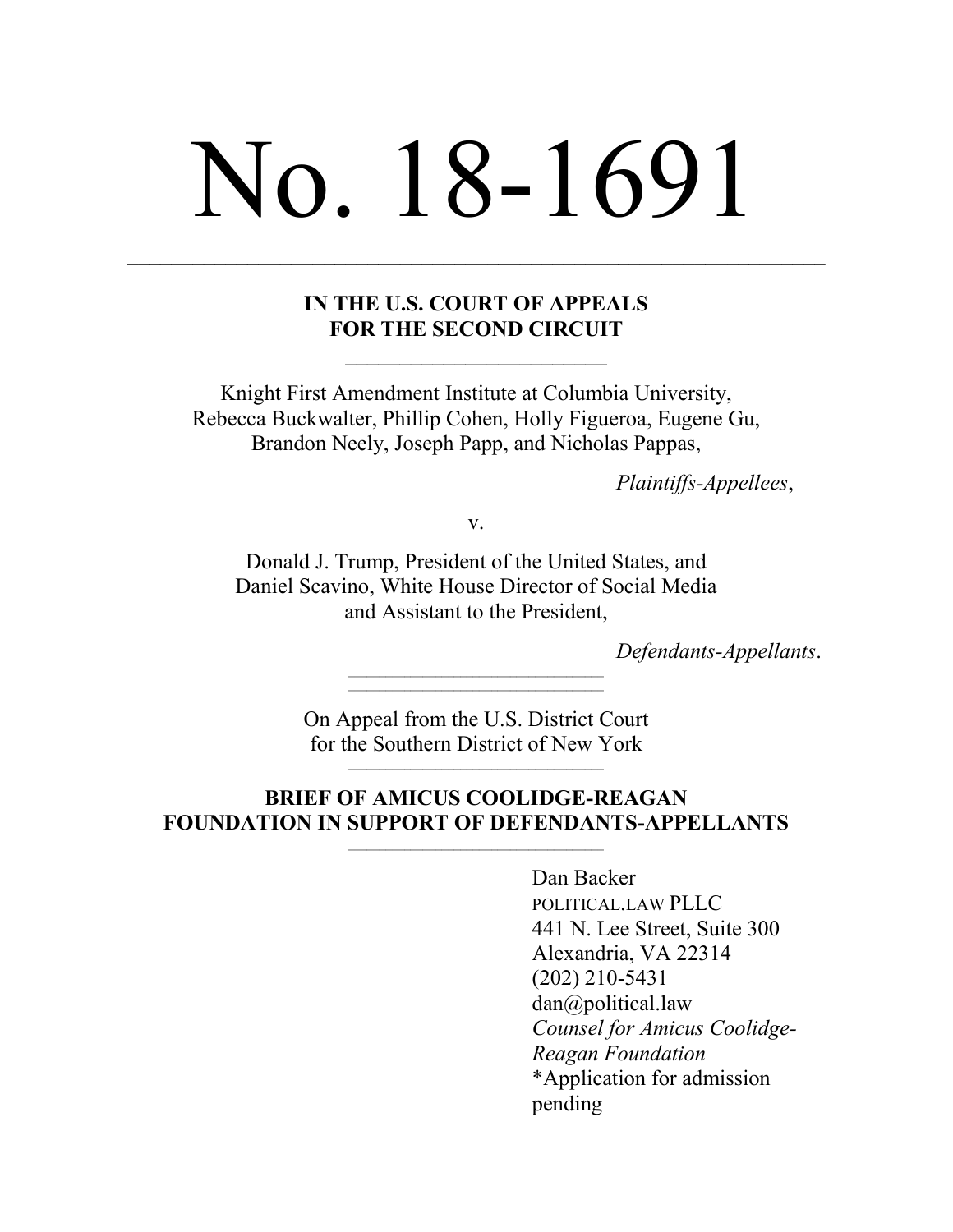## **CORPORATE DISCLOSURE STATEMENT**

Amicus Coolidge-Reagan Foundation has no parent corporation, and no publicly held corporation owns 10% or more of its stock.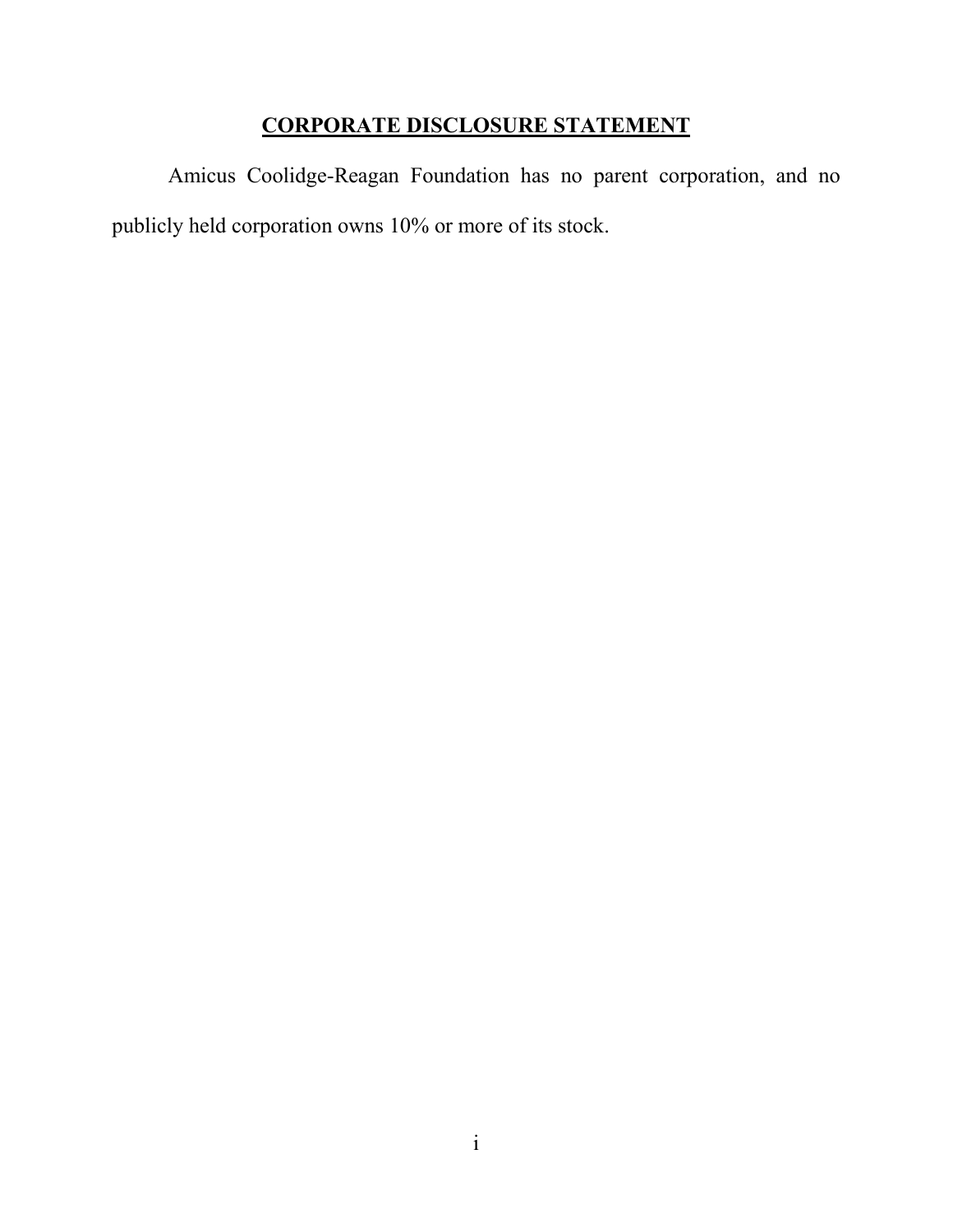# **TABLE OF CONTENTS**

|             |                 | <b>INTERESTS OF AMICUS CURIAE</b>                                                                                                          |  |
|-------------|-----------------|--------------------------------------------------------------------------------------------------------------------------------------------|--|
|             |                 |                                                                                                                                            |  |
| $I_{\cdot}$ |                 | THE DISTRICT COURT SHOULD NOT HAVE ADJUDICATED<br>THE KNIGHT FIRST AMENDMENT INSTITUTE'S CLAIMS 1                                          |  |
|             | $A_{\cdot}$     |                                                                                                                                            |  |
|             | <b>B</b> .      | The Court's Judgment in Favor of the Individual                                                                                            |  |
|             | $\mathcal{C}$ . | The Court Abused Its Discretion Under the Declaratory                                                                                      |  |
| II.         |                 | THE DISTRICT COURT'S HOLDING THAT PRESIDENT<br>TRUMP'S TWITTER ACCOUNT BECAME A GOVERNMENT<br>FORUM CREATES UNACKNOWLEDGED DIFFICULTIES    |  |
| III.        |                 | THE DISTRICT COURT ERRED IN CONCLUDING<br>PRESIDENT TRUMP'S TWITTER ACCOUNT IS A                                                           |  |
|             | A.              | The District Court's Ruling Improperly<br>Allows the Blocked Users to Hijack and Reap<br>the Benefits of President Trump's Follower List21 |  |
|             | <b>B.</b>       | The Use of President Trump's Follower List is Effectively<br>a Subsidy the President May Selectively Withhold from                         |  |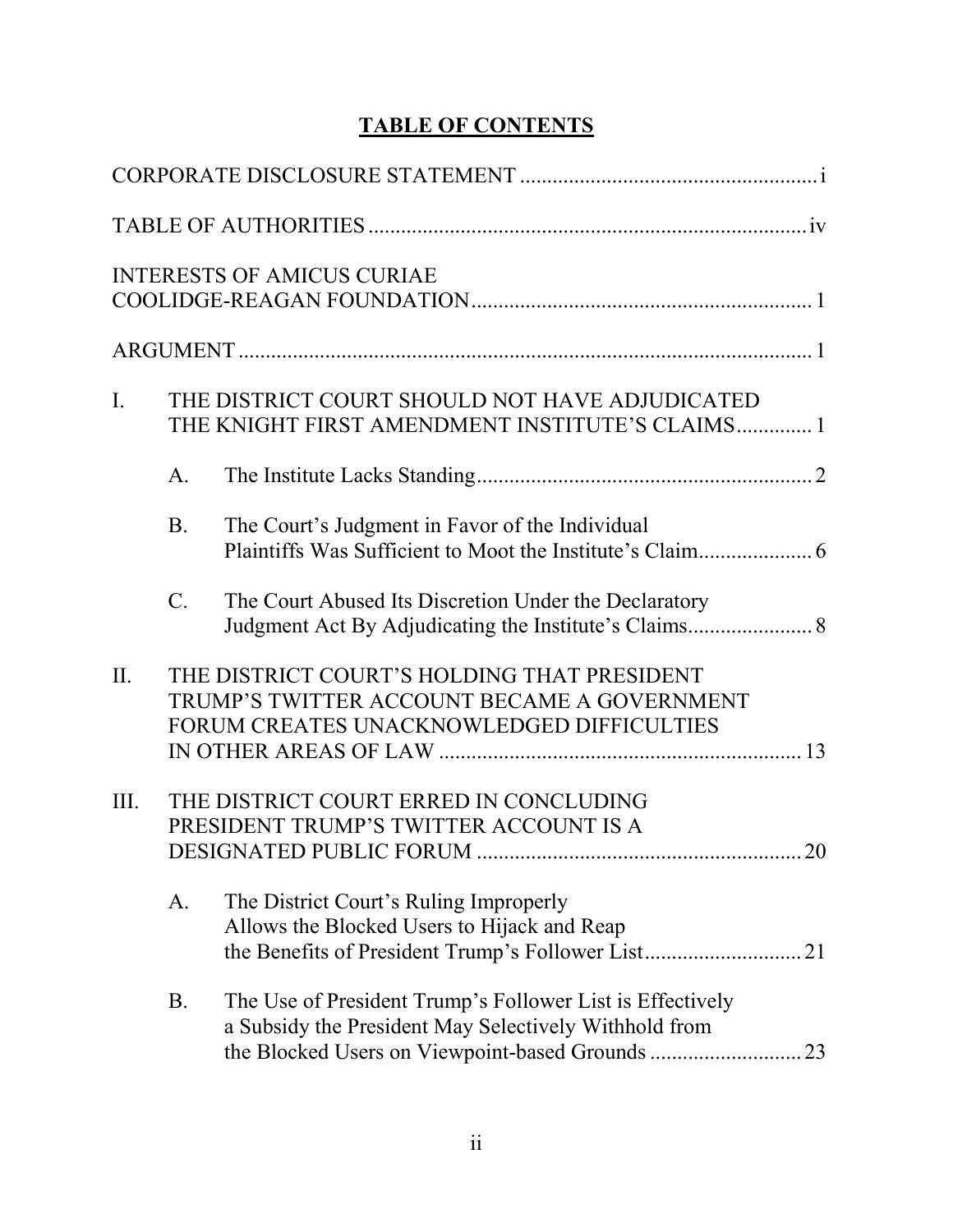| IV. THE DISTRICT COURT'S ANALYSIS OF PRESIDENT |  |
|------------------------------------------------|--|
| TRUMP'S INTENT IS INTERNALLY CONTRADICTORY  24 |  |
|                                                |  |
|                                                |  |
|                                                |  |
|                                                |  |
|                                                |  |
|                                                |  |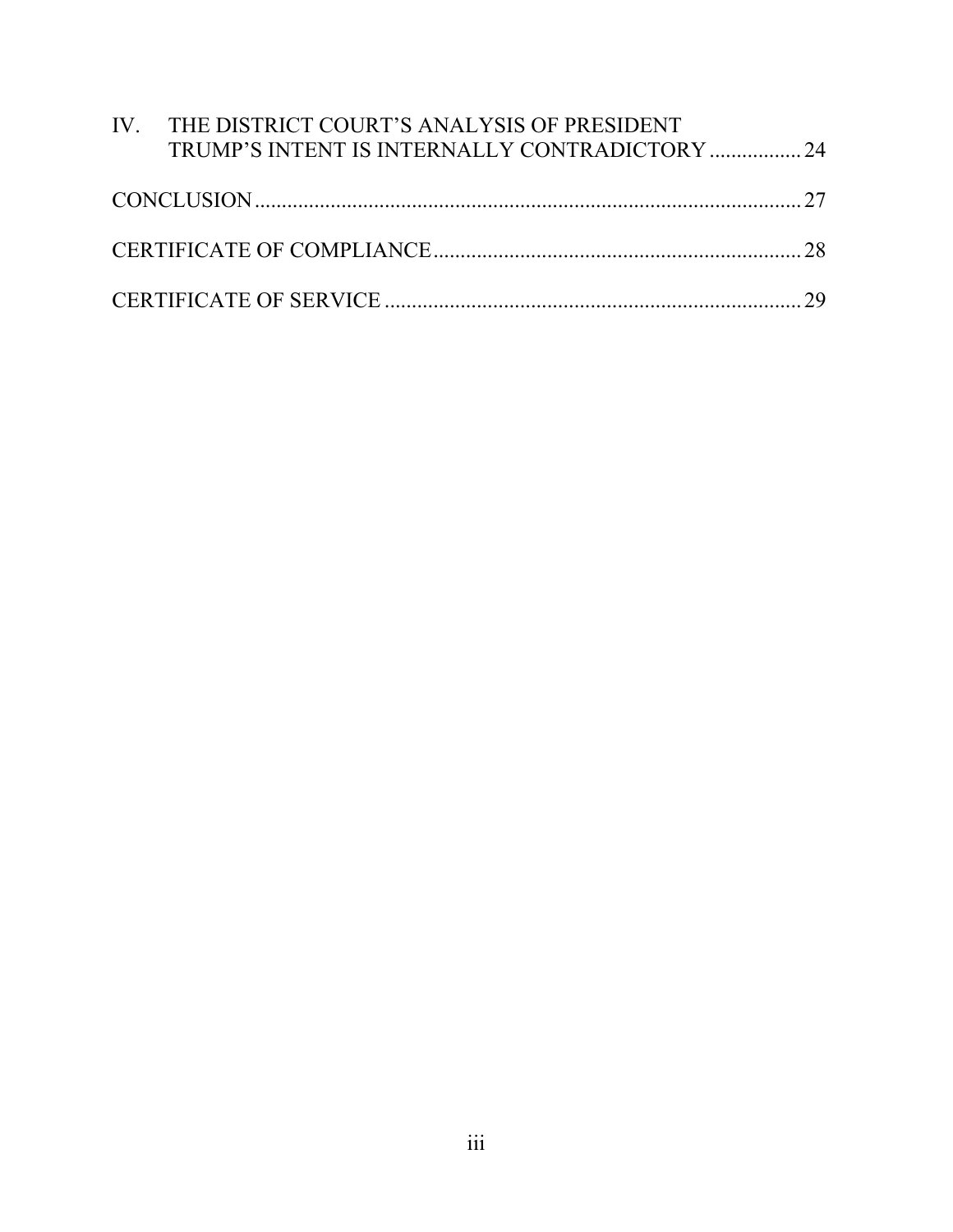# **TABLE OF AUTHORITIES**

# **Cases**

| ASARCO, Inc. v. Kadish,                                                |    |
|------------------------------------------------------------------------|----|
| Calash v. Bridgeport,                                                  | 25 |
| Camreta v. Greene,                                                     |    |
| Carter/Mondale Pres. Comm., Inc. v. FEC,                               |    |
| Centro de la Comunidad Hispana de Locust Valley v. Town of Oyster Bay, |    |
| Common Cause v. FEC.                                                   |    |
| Cornelius v. NAACP Legal Def. & Educ. Fund,                            |    |
| Crane v. Poetic Prods.,                                                |    |
| Davis v. FEC,                                                          |    |
| Democratic Cong. Campaign Comm. v. FEC,                                |    |
| Dow Jones & Co., Inc. v. Harrods Ltd.,                                 |    |
| FTC v. A.P.W. Paper Co.                                                |    |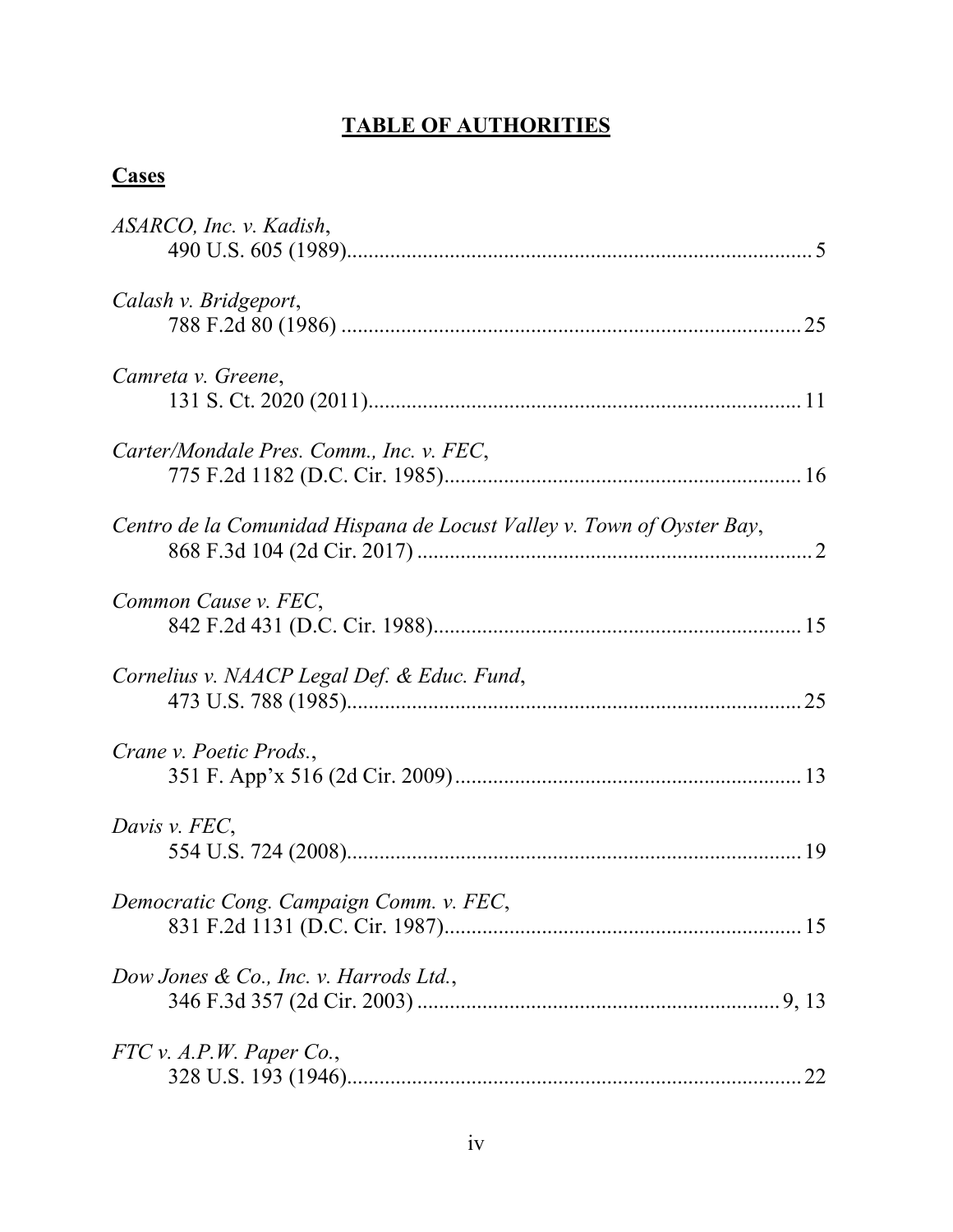| Green Party of Conn. v. Garfield,                                                                      |  |
|--------------------------------------------------------------------------------------------------------|--|
| Hotel Employees & Restaurant Employees Union 100 v.<br>City of New York Dep't of Parks and Recreation, |  |
| Hustler Mag. v. Falwell,                                                                               |  |
| In re <i>Application of Dow Jones &amp; Co.</i> ,                                                      |  |
| Int'l News Serv. v. Assoc. Press,                                                                      |  |
| Kleindienst v. Mandel,                                                                                 |  |
| Knight First Amend. Inst. v. Trump,                                                                    |  |
| Lamont v. Postmaster Gen.,                                                                             |  |
| Lebron v AMTRAK,                                                                                       |  |
| Lujan v. Defenders of Wildlife,                                                                        |  |
| Nnebe v. Daus,                                                                                         |  |
| NRA v. FEC,                                                                                            |  |
| Orion Pics. Corp. v. Showtime Networks,                                                                |  |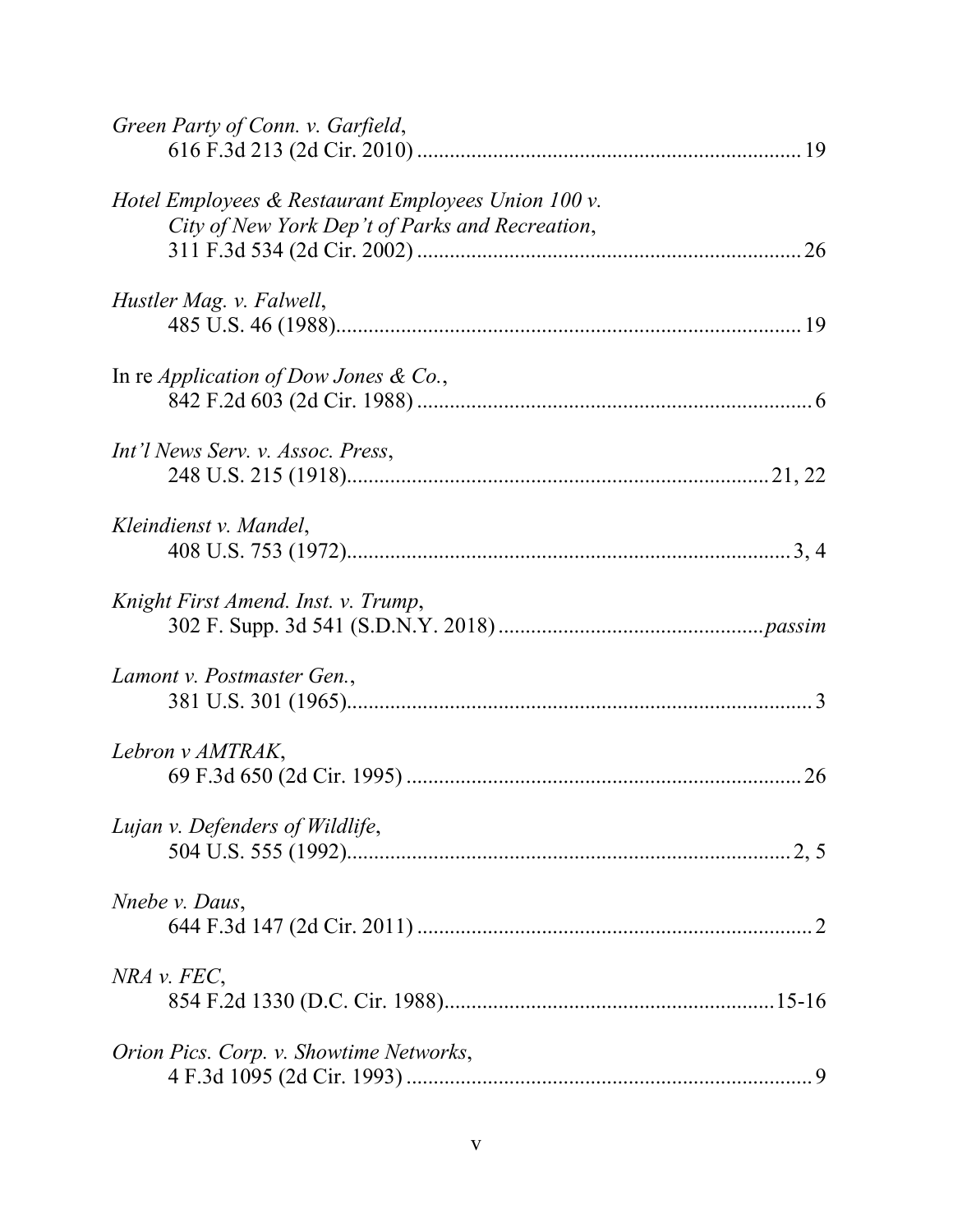| Paulsen v. Cnty. of Nassau,                                          |
|----------------------------------------------------------------------|
| Pleasant Grove City v. Summum,                                       |
| Rust v. Sullivan,                                                    |
| S.p.A. v. Necchi Sewing Mach. Sales Corp.,                           |
| San Francisco Arts & Athletics, Inc. ("SFAA") v. U.S. Olympic Comm., |
| Simon v. E. Ky. Welfare Rights Org.,                                 |
| Smith v. Metro. Prop. & Liab. Ins. Co.,                              |
| Taylor v. Sturgell,                                                  |
| Trump v. Hawaii,                                                     |
| United States v. Mendoza,                                            |
| United States v. Simon,                                              |
| United We Stand Am., Inc. v. United We Stand, Am. N.Y., Inc.,        |
| Westmoreland v. CBS,                                                 |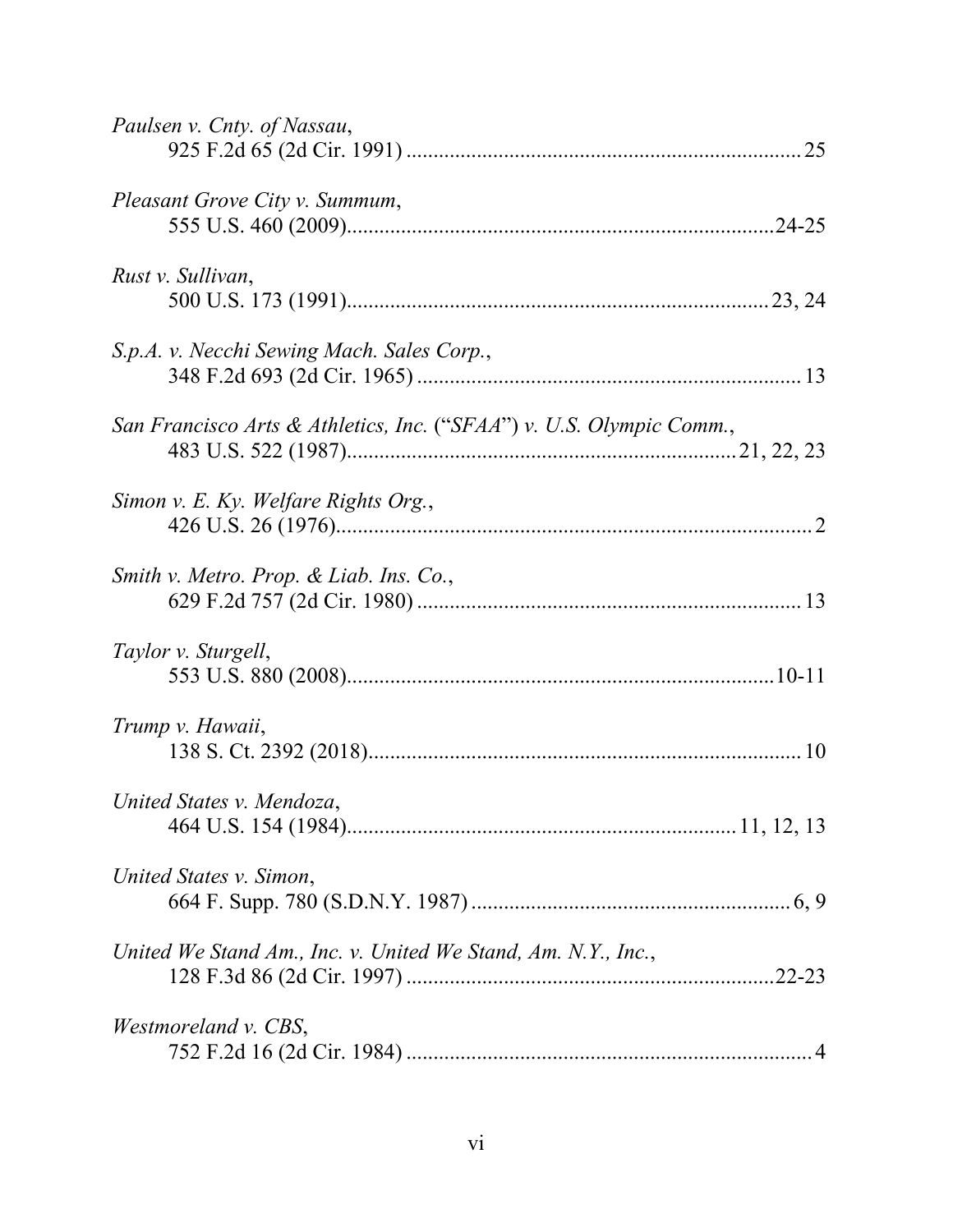| Wilton v. Seven Falls Co.,             |           |
|----------------------------------------|-----------|
| WJW-TV, Inc. v. City of Cleveland,     |           |
|                                        |           |
| Zacchini v. Scripps-Howard Broad. Co., |           |
|                                        | $21 - 22$ |
| Ziemba v. Rell,                        |           |
|                                        |           |

# **Statutes**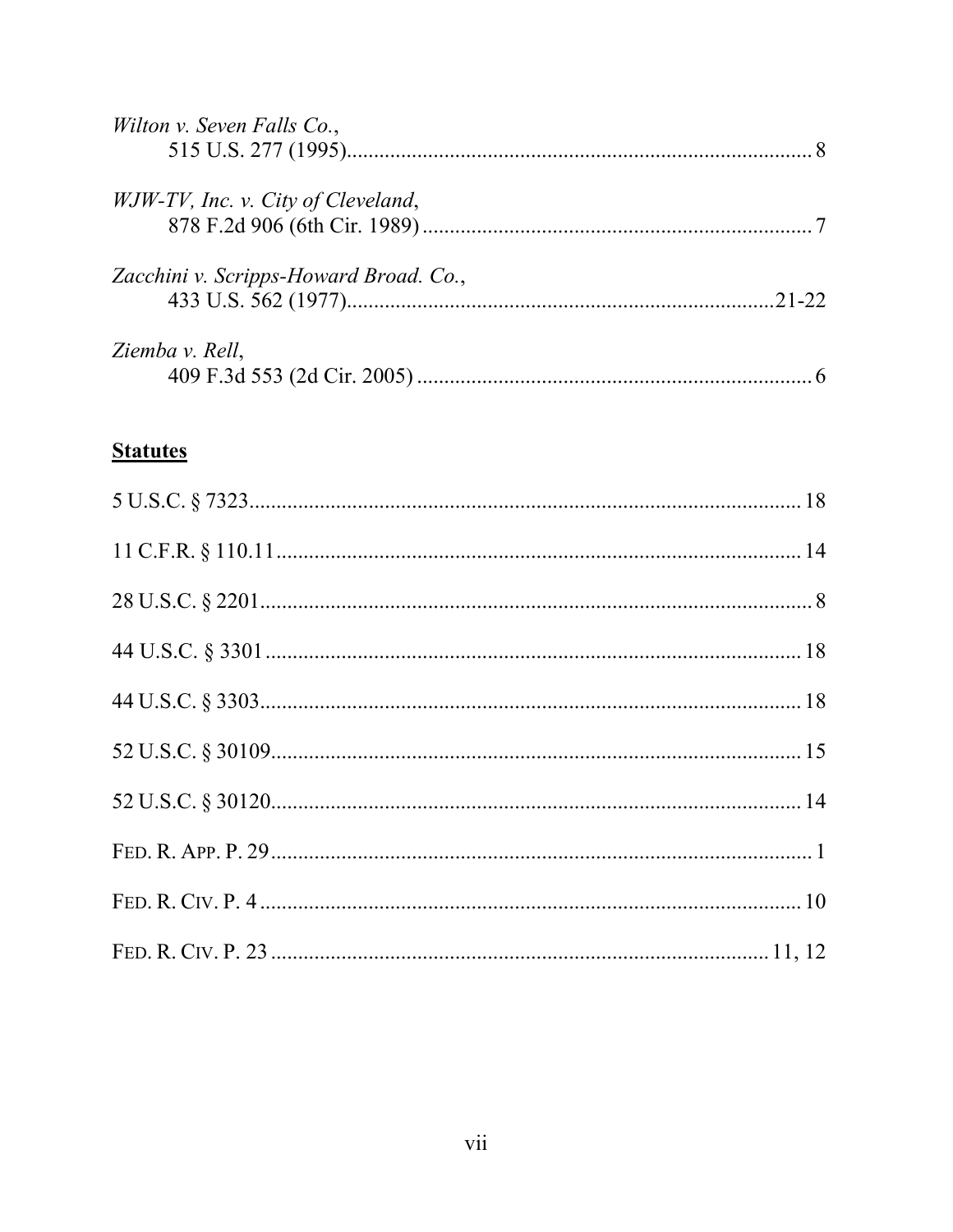# **Other Authorities and Sources**

| Samuel L. Bray, <i>Multiple Chancellors</i> :                                                                                                                  |  |
|----------------------------------------------------------------------------------------------------------------------------------------------------------------|--|
| Reforming the National Injunction,                                                                                                                             |  |
| Aaron-Andrew P. Bruhl, One Good Plaintiff is Not Enough,                                                                                                       |  |
| FEC, "First General Counsel's Report," In re Frankel,                                                                                                          |  |
|                                                                                                                                                                |  |
|                                                                                                                                                                |  |
| FEC, Internet Communication Disclaimers; Reopening<br>of Comment Period and Notice of Hearing                                                                  |  |
| FEC, Internet Communication Disclaimers; Reopening<br>of Comment Period and Notice of Hearing,                                                                 |  |
| FEC, Notice of Proposed Rulemaking, Internet Communication<br>Disclaimers and Definition of "Public Communication,"                                            |  |
| HOUSE COMM. ON STANDARDS OF OFFICIAL CONDUCT,                                                                                                                  |  |
| Letter from FEC Ass't Gen. Counsel Mark Allen to<br>Brian G. Svobada, Esq. & Andrew H. Werbrock, Esq.,                                                         |  |
| Michael T. Morley, De Facto Class Actions? Plaintiff- and<br>Defendant-Oriented Injunctions in Voting Rights,<br>Election Law, and Other Constitutional Cases, |  |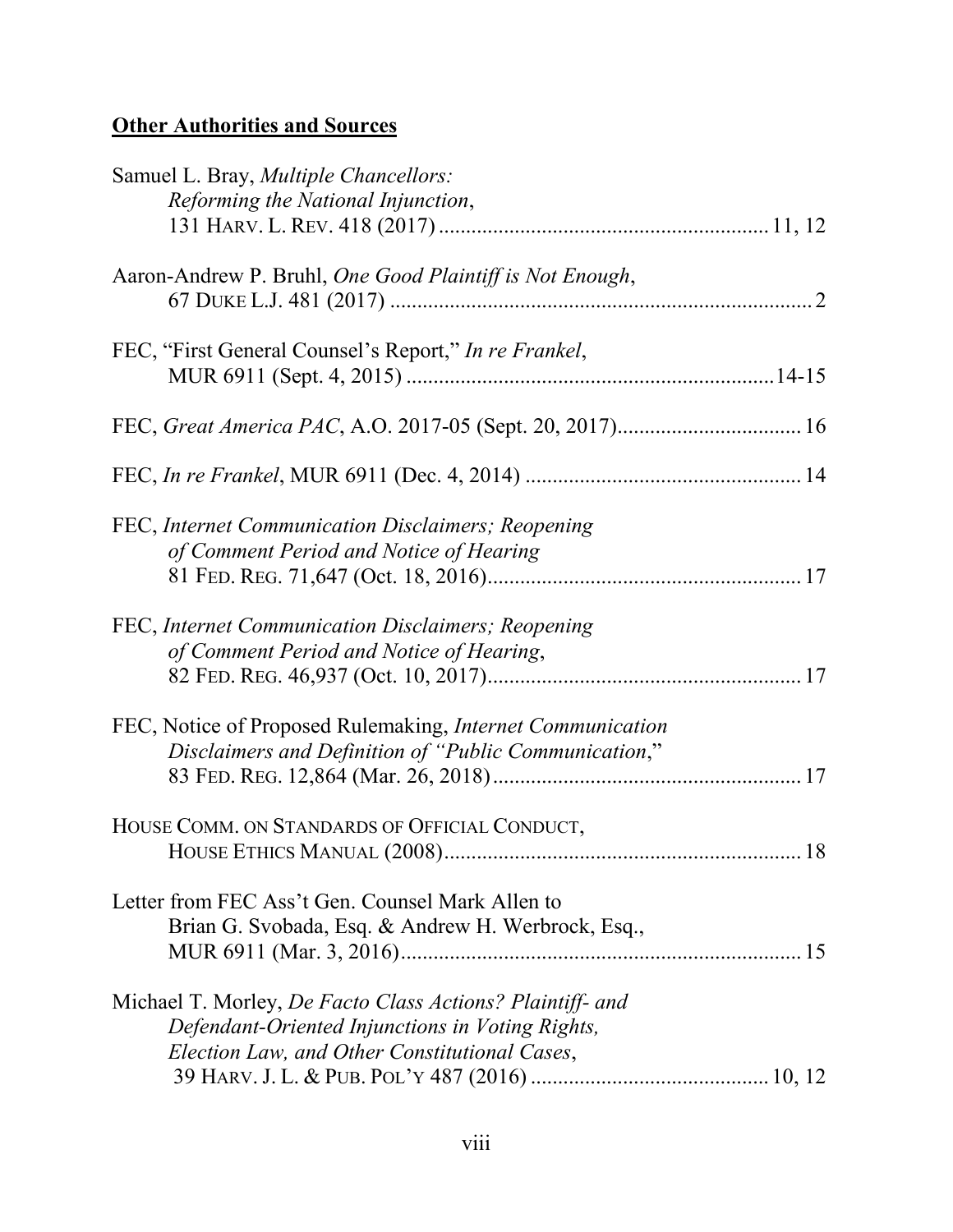| Chairman Matthew S. Petersen and Comm'rs Lee E.         |  |
|---------------------------------------------------------|--|
| Goodman and Caroline C. Hunter, "Statement of Reasons," |  |
|                                                         |  |
| SENATE ETHICS COMM., SENATE ETHICS MANUAL,              |  |
|                                                         |  |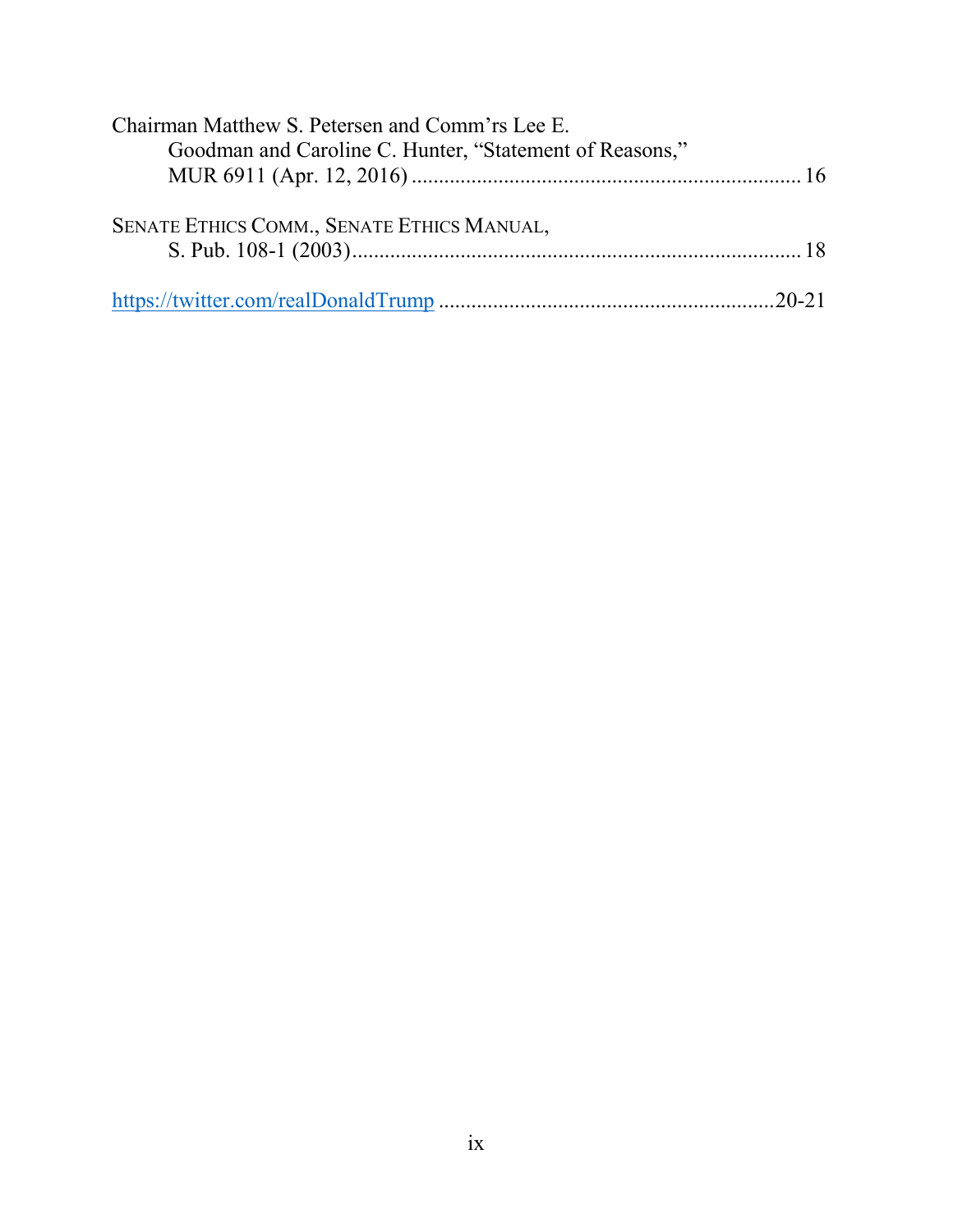#### **INTERESTS OF AMICUS CURIAE COOLIDGE-REAGAN FOUNDATION**

Amicus Coolidge-Reagan Foundation ("CRF") is a non-profit charitable organization formed under § 501(c)(3) of the Internal Revenue Code.<sup>1</sup> Its mission is to defend, protect, and advance liberty, particularly including the First Amendment right to freedom of speech. CRF presents this brief because it believes the district court has misconstrued the First Amendment in this case, and its ruling could have problematic consequences for other areas of law. CRF's President, undersigned counsel Dan Backer, has authorized it to file this brief.

#### **ARGUMENT**

### **I. THE DISTRICT COURT SHOULD NOT HAVE ADJUDICATED THE KNIGHT FIRST AMENDMENT INSTITUTE'S CLAIMS**

The district court erred by adjudicating the Institute's claims because the Institute lacked standing to complain of the President's decision to block the individual, non-institutional plaintiffs (hereafter, "Blocked Users") from Twitter. Moreover, the district court's ruling in favor of the Blocked Users mooted the Institute's claims, resolving its Article III case or controversy against the Government. Finally, given the tremendously different legal consequences between

<sup>&</sup>lt;sup>1</sup> No party's counsel has authorized this brief in whole or part. No party or party's counsel has contributed money intended to fund the preparation or submission of this brief. No person, other than CRF, its members, or its counsel, contributed money intended to fund preparation or submission of the brief. *See* FED. R. APP. P.  $29(a)(4)(E)(i)-(iii)$ .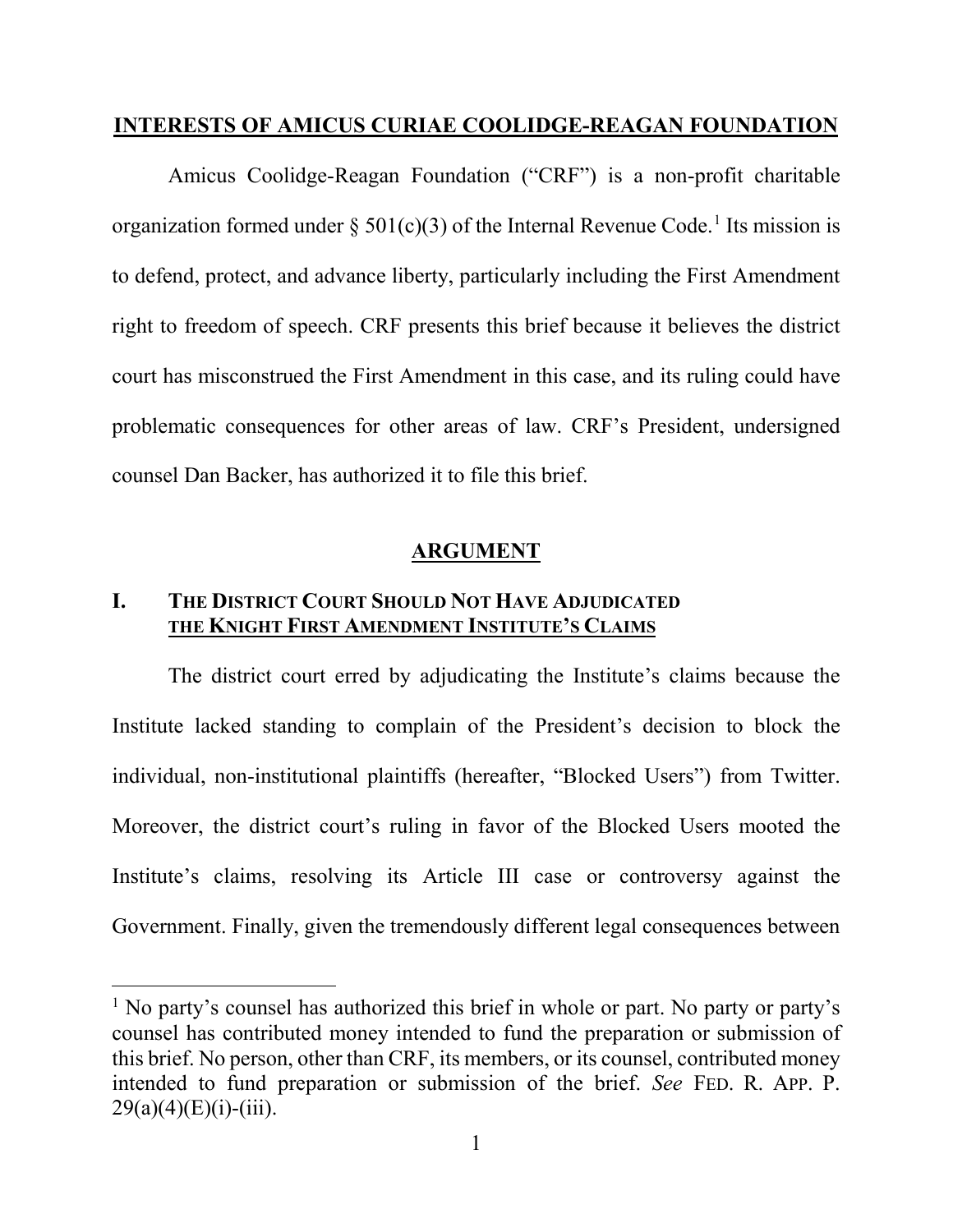ruling in favor of the Blocked Users and ruling in favor of the Institute, the court should have exercised its discretion to refrain from issuing a declaratory judgment in favor of the Institute. This Court should consider these jurisdictional issues because, as discussed in Section I.C below, the Institute's continued presence as a party plays an important role in determining the scope of the judgment in this case. *See* Aaron-Andrew P. Bruhl, *One Good Plaintiff is Not Enough*, 67 DUKE L.J. 481, 506-11, 542-43 (2017).

#### **A. The Institute Lacks Standing**

As an initial matter, the Institute lacks standing because its harm was not caused by the Appellants, but rather the Blocked Users. To have standing, a plaintiff must demonstrate the existence of an individualized and concrete injury-in-fact, that injury must be caused by the defendants, and a favorable judgment must redress that injury. *Lujan v. Defenders of Wildlife*, 504 U.S. 555, 560 (1992). These requirements apply to an organization such as the Institute asserting its own institutional interests. *See Centro de la Comunidad Hispana de Locust Valley v. Town of Oyster Bay*, 868 F.3d 104, 109 (2d Cir. 2017) (quoting *Nnebe v. Daus*, 644 F.3d 147, 156 (2d Cir. 2011)). The Institute cannot satisfy these requirements because its alleged injury "results from the independent action of some third party not before the court" as a defendant, the Blocked Users, rather than "the challenged action of the defendant." *Simon v. E. Ky. Welfare Rights Org.*, 426 U.S. 26, 41-42 (1976).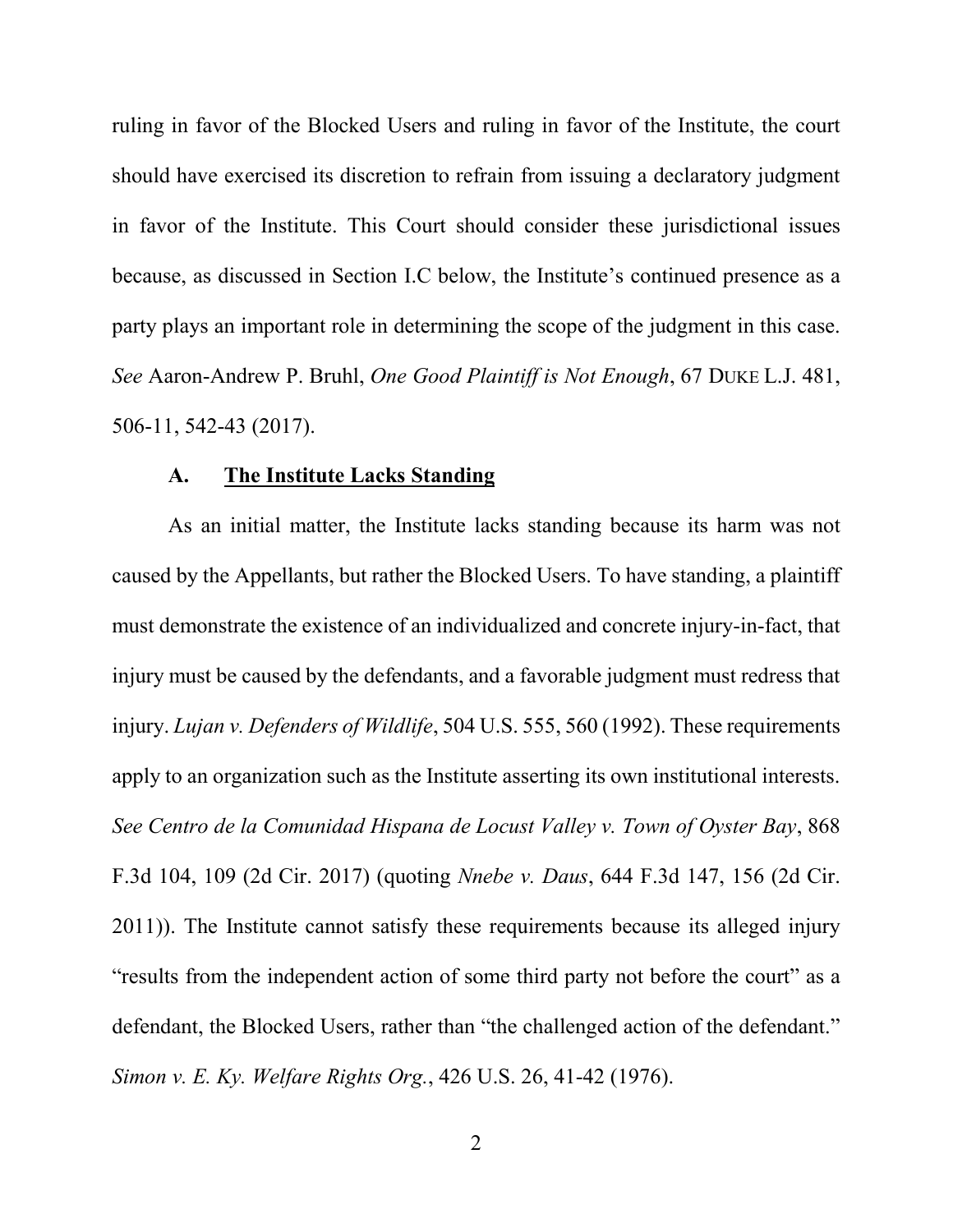The Institute's alleged injury-in-fact is that it cannot read the comments the Blocked Users would have posted in response to President Trump's Tweets if they had not been blocked. *Knight First Amend. Inst. v. Trump*, 302 F. Supp. 3d 541, 563 (S.D.N.Y. 2018). The court held the defendants caused this injury because it is "a direct consequence of the individual plaintiffs being unable to reply directly to the President's tweets, which is, in turn, a direct consequence of the individual plaintiffs having been blocked." *Id*. at 564.

The facts of this case do not support the district court's reasoning. The Institute is, in effect, asserting its First Amendment right to receive information from the Blocked Users. *See Lamont v. Postmaster Gen.*, 381 U.S. 301, 305-06 (1965). It is attempting to rely on the type of standing argument asserted by the plaintiffs in *Kleindienst v. Mandel*, 408 U.S. 753, 756 (1972), American scholars and students who had invited a Belgian citizen to attend an academic meeting in the United States. The Government had denied the Belgian's request for a visa because he was inadmissible under federal law and the Attorney General refused to waive the bar. *Id*. at 759. The U.S. Supreme Court held that, although the Belgian did not personally have a right to enter the United States, the Americans who had invited him had standing to assert a First Amendment right to listen to him speak and receive information from him. *Id*. at 763-64.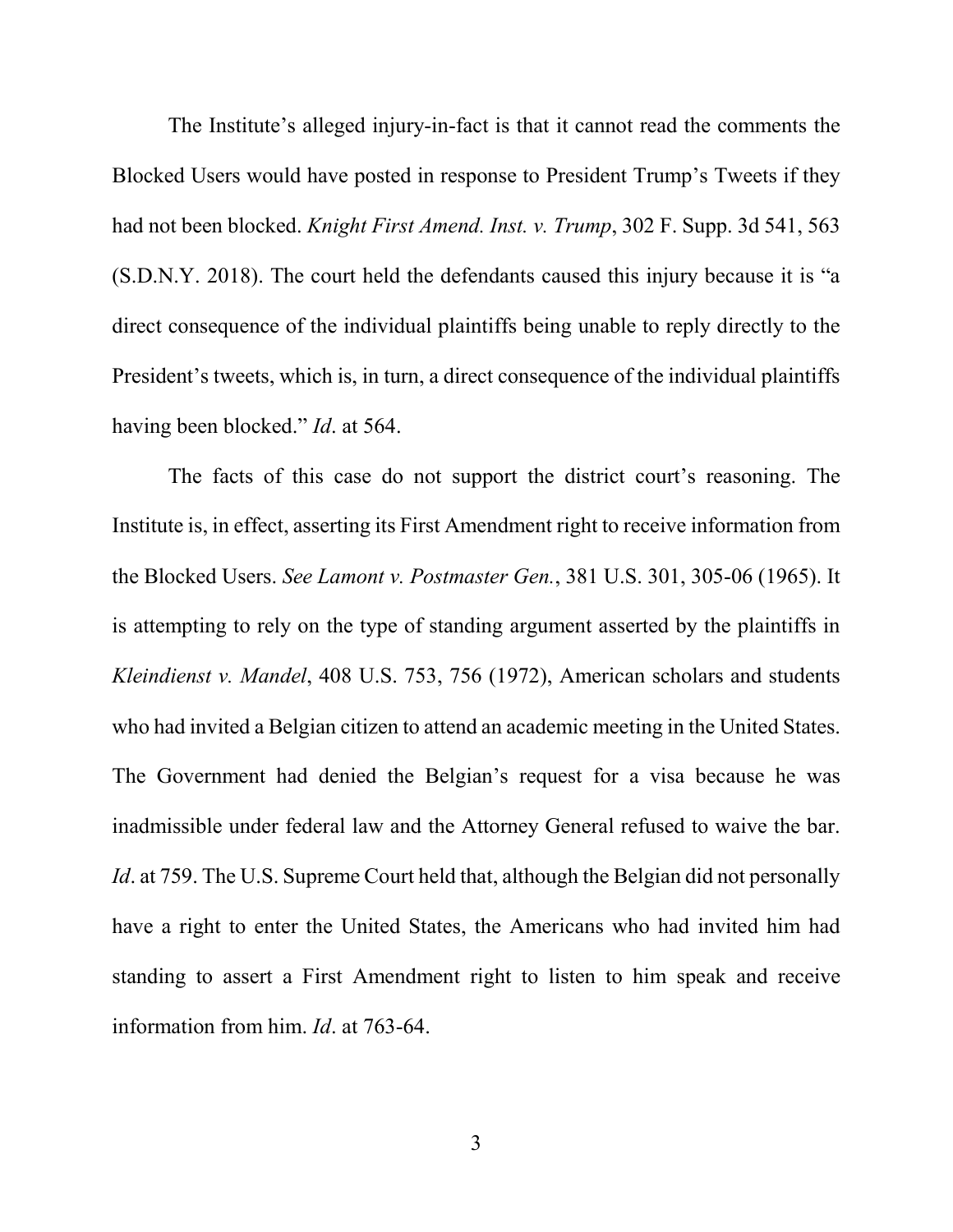The *Kleindienst* Court rejected the Government's arguments that the Americans already had "free access to [his] ideas through his books and speeches," and "'technological developments,' such as tapes or telephone hook-ups, readily supplant his physical presence." *Id*. at 765. The Court explained, "This argument overlooks what may be particular qualities inherent in sustained, face-to-face debate, discussion and questioning." *Id*. Thus, the "existence of other alternative<sup>[s]</sup>" means of communicating did not "extinguish[] altogether" the American scholars' standing to assert a First Amendment challenge to the Belgian's exclusion. *See also Westmoreland v. CBS*, 752 F.2d 16, 22 (2d Cir. 1984) ("The public's right to receive information may not be vitiated by the availability of alternative means for receipt of the information.").

This case, however, differs materially from precedents such as *Kleindienst* in which courts recognized litigants' standing to assert right-to-receive-information claims. The Government here is not interfering with the Institute's ability to receive the information is seeks from the Blocked Users through the precise medium the Institute wishes, Twitter. It is undisputed the Blocked Users may "view tweets from @realDonaldTrump" without logging into their own accounts. *KFAI*, 302 F. Supp. 3d at 554. And it is likewise undisputed the Blocked Users may tweet whatever they wish, including responses or reactions to tweets from the @realDonaldTrump account, from their own Twitter accounts. *Id*. In other words, while being blocked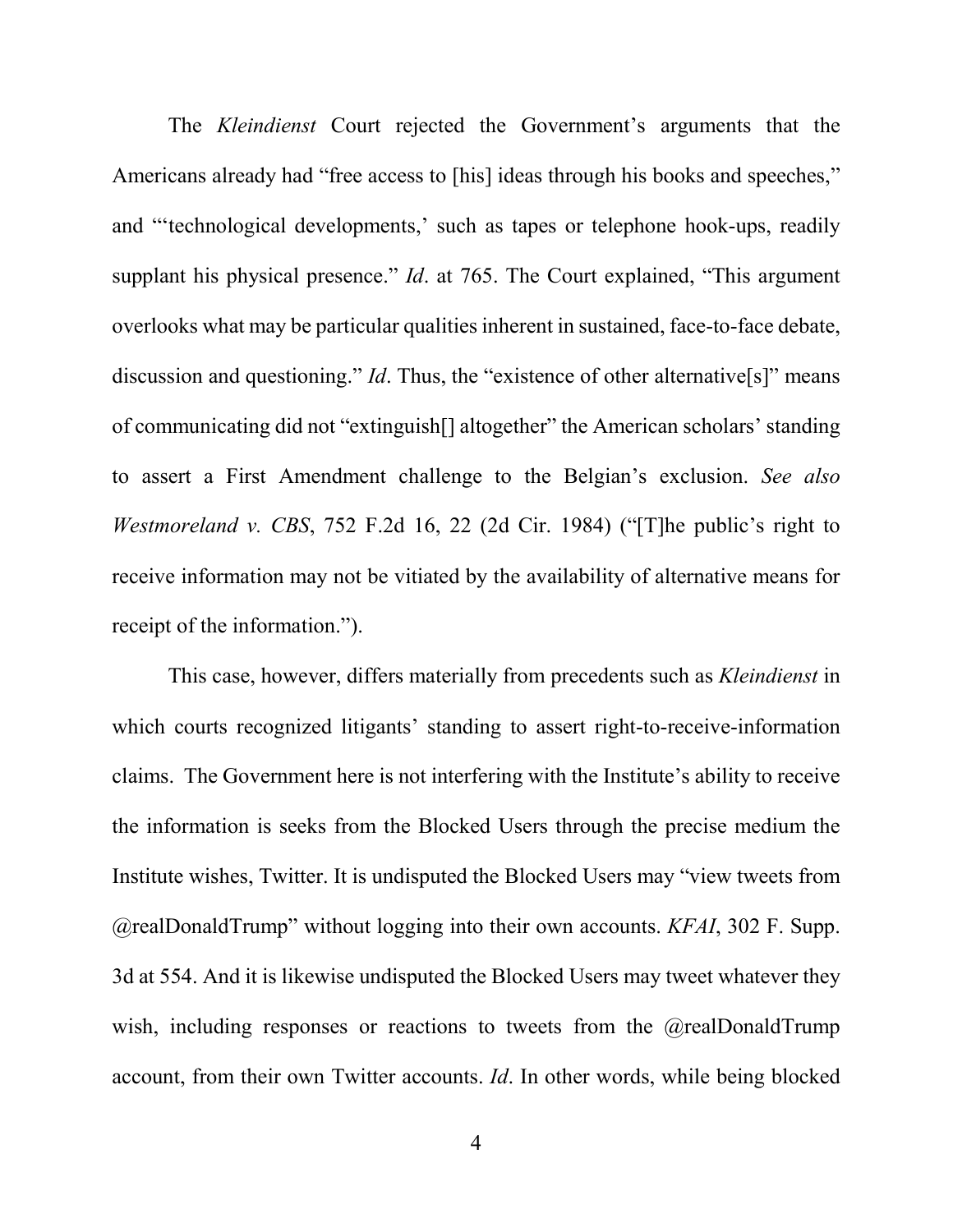from the @realDonaldTrump account prevents the Blocked Users from disseminating tweets in direct reply to tweets from @realDonaldTrump, they may disseminate the exact same tweets containing the exact same content directly from their own accounts.2 If the Institute chose to follow the Blocked Users, it would automatically receive those tweets in its Twitter feed.

Thus, Appellants' challenged actions do not prevent the Institute from receiving information from the Blocked Users through the medium the Institute wishes: tweets from the Blocked Users, automatically conveyed directly to the Institute's Twitter feed. To the extent the Institute is receiving less information from the Blocked Users, it is not because of Appellants' actions. Rather, the Institute's alleged organizational injury is the result of: (i) the Blocked Users' "unfettered choice[]" to refrain from communicating their views by tweeting them directly from their own Twitter accounts, which they remain entirely free to do, and (ii) the Institute's independent refusal to follow most of the Blocked Users on Twitter.3 *Lujan*, 504 U.S. at 562 (quoting *ASARCO, Inc. v. Kadish*, 490 U.S. 605, 615 (1989)

<sup>&</sup>lt;sup>2</sup> In fact, the Blocked Users may even capture images or screenshots of President Trump's tweets without logging into their accounts and then, upon logging in, include those images in their own tweets commenting on the President's statements.

<sup>&</sup>lt;sup>3</sup> Indeed, the Institute's desire to receive information from the Blocked Users is highly questionable, given that the Institute has chosen to follow only one of them on Twitter. *KFAI*, 302 F. Supp. 3d at 563 ("[T]he Knight Institute did not follow on Twitter six of the seven individual plaintiffs' accounts . . . .").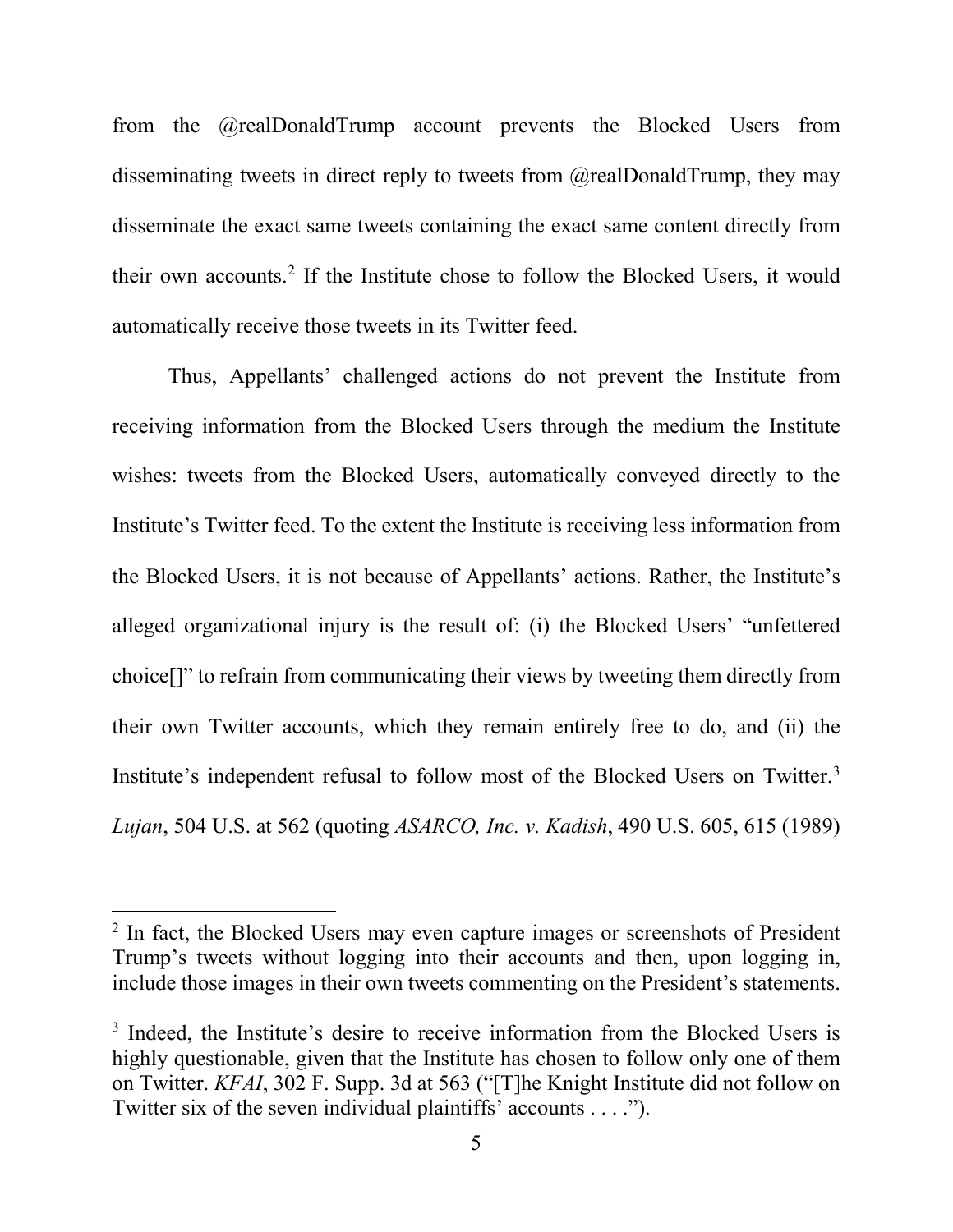(opinion of Kennedy, J.)); *cf*. *Ziemba v. Rell*, 409 F.3d 553, 555 (2d Cir. 2005). Thus, the Institute lacks standing to challenge Appellants' actions due to lack of causation.

#### **B. The Court's Judgment in Favor of the Individual Plaintiffs Was Sufficient to Moot the Institute's Claim**

Even assuming Appellants' decision to block the Blocked Users caused the Institute injury-in-fact, any such harm is completely alleviated by the district court's declaratory judgment in favor of the Blocked Users. The district court itself observed, "[B]ecause all government officials are presumed to follow the law once the judiciary has said what the law is, we must assume that the President and [Assistant to the President] Scavino will remedy the blocking we have held to be unconstitutional." *KFAI*, 302 F. Supp. 3d at 580. Consequently, the court's declaratory judgment in favor of the Blocked Users was sufficient to alleviate the Institute's alleged injury, thereby mooting its claims against the Government. The district court erred by nevertheless entering a declaratory judgment in the Institute's favor.

As noted above, the Institute claims the President's actions infringed its right to receive information from the Blocked Users. As such, its claim is derivative of the Blocked User's First Amendment right to freedom of speech. *See United States v. Simon*, 664 F. Supp. 780, 786 (S.D.N.Y. 1987) ("[T]he potential recipient's rights are entirely derivative of those of the speaker."), *aff'd sub nom.* In re *Application of Dow Jones & Co.*, 842 F.2d 603, 607 (2d Cir. 1988). Because the district court's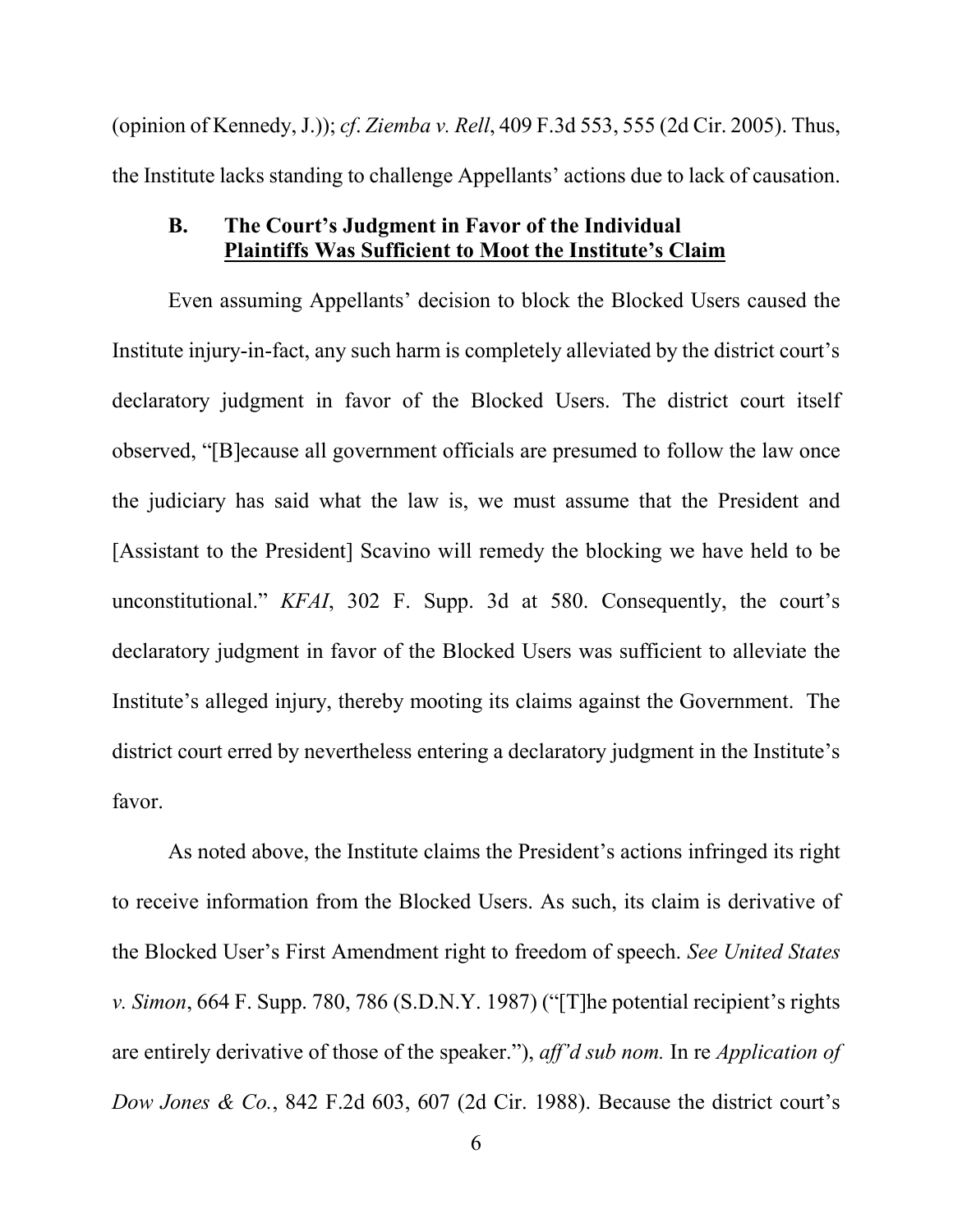declaratory judgment in favor of the Blocked Users is presumed to remove the alleged impediment to their expression, *KFAI*, 302 F. Supp. 3d at 580, it concomitantly alleviates the alleged infringement of the Institute's rights.

This case bears some similarity to *WJW-TV, Inc. v. City of Cleveland*, 878 F.2d 906 (6th Cir. 1989). There, plaintiff reporters had sued the Mayor of Cleveland and various city councilmembers in federal district court, alleging they violated the First Amendment by preventing the plaintiffs from witnessing an informal meeting. *Id.* at 907. The district ruled in favor of the reporters, and the local government defendants appealed. *Id*. While the appeal was pending, the Ohio Supreme Court held, in a separate challenge brought by different plaintiffs arising from the same incident, the local government defendants' actions violated state law. *Id*. at 908-09. The Sixth Circuit held the Ohio Supreme Court's ruling mooted the plaintiff reporters' First Amendment claim, since it guaranteed them access to the information they sought: conversations among the local government defendants at any informal meetings. *Id*. at 910.

Likewise, here, the district court's declaratory judgment in favor of the Blocked Users was deemed sufficient to ensure their unblocking, thereby alleviating the ongoing and future injury of which the Institute complained. *KFAI*, 302 F. Supp. 3d at 580. Thus, any justiciable controversy between the Institute and the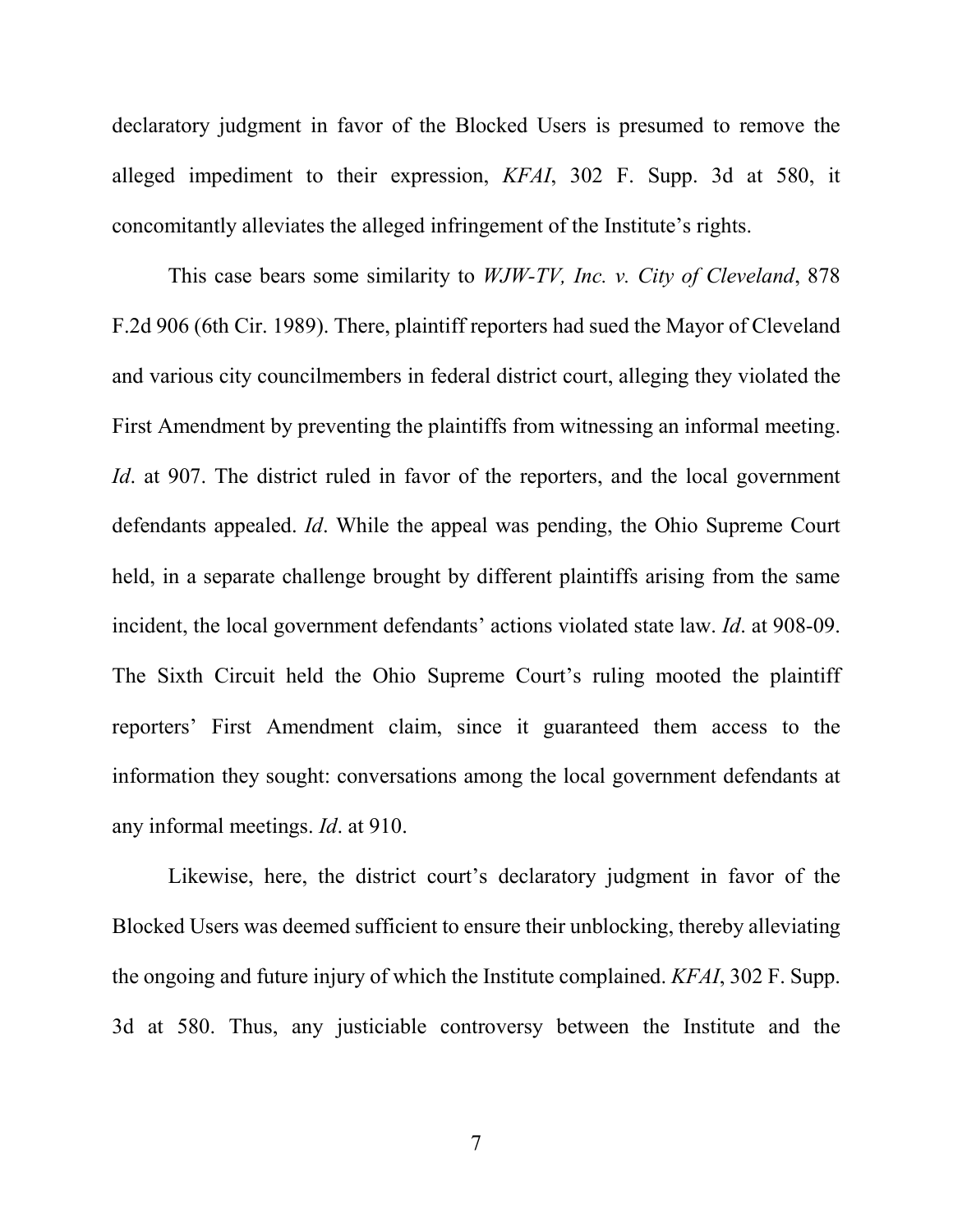Government evaporated, and the district court should not have gone on to enter a declaratory judgment in the Institute's favor.

## **C. The Court Abused Its Discretion Under the Declaratory Judgment Act By Adjudicating the Institute's Claims**

Even if the Institute presented a justiciable controversy, the district court abused its discretion under the circumstances of this case by exercising jurisdiction over its claim for a declaratory judgment. The Declaratory Judgment Act, 28 U.S.C. § 2201, "confer[s] on federal courts unique and substantial discretion in deciding whether to declare the rights of litigants.... [T]he normal principle that federal courts should adjudicate claims within their jurisdiction yields to considerations of practicality and wise judicial administration." *Wilton v. Seven Falls Co.*, 515 U.S. 277, 286-88 (1995).

This Court has identified five factors a district court must weigh in deciding whether to entertain a declaratory judgment claim:

- (i) whether the judgment will serve a useful purpose in clarifying or settling the legal issues involved;
- (ii) whether a judgment would finalize the controversy and offer relief from uncertainty;
- (iii) whether the proposed remedy is being used merely for procedural fencing or a race to res judicata;
- (iv) whether the use of a declaratory judgment would increase friction between sovereign legal systems or improperly encroach on the domain of a state or foreign court; and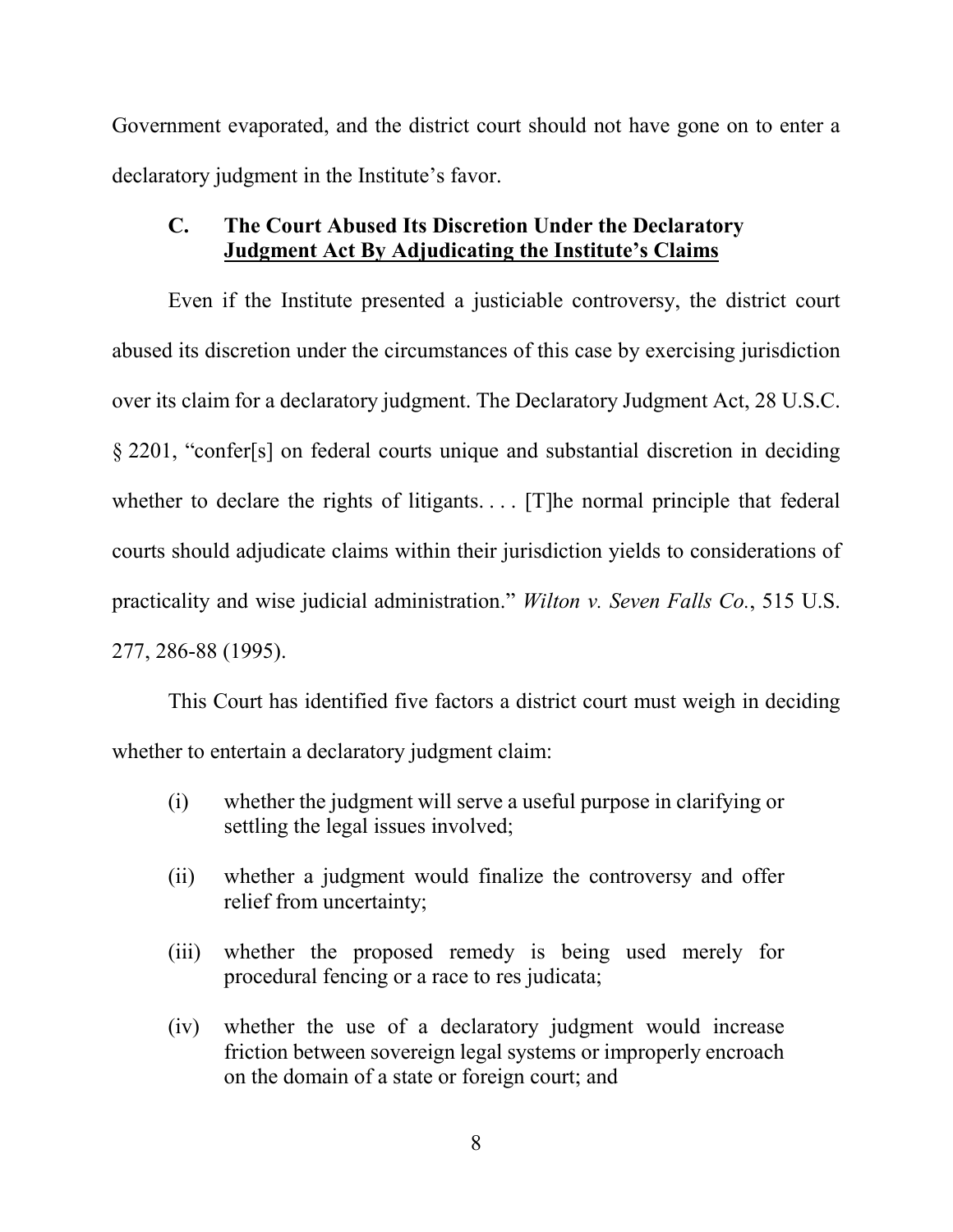(v) whether there is a better or more effective remedy.

*Dow Jones & Co., Inc. v. Harrods Ltd.*, 346 F.3d 357, 359-60 (2d Cir. 2003). These factors counsel strongly against the district court's decision to adjudicate the Institute's declaratory judgment claim.

First, as discussed above, the declaratory judgment in favor of the Institute served no "useful purpose in clarifying or settling the legal issues involved," because they had already been resolved though the district court's adjudication of the Blocked Users' claims. *Id*. As explained above, the Institute's alleged right to receive information is merely derivative of the Blocked Users' claimed First Amendment right to communicate freely in a public forum. *Simon*, 664 F. Supp. at 786. A district court may properly refrain from issuing a declaratory judgment when the underlying issues are already resolved in other, more direct proceedings. *Cf*. *Orion Pics. Corp. v. Showtime Networks*, 4 F.3d 1095, 1100 (2d Cir. 1993) ("Where a district court has before it a declaratory judgment action and a direct action containing all of the issues in the declaratory judgment action, and decides the common issues in the direct action, it may exercise its discretion to dismiss the declaratory judgment complaint."). Second, for the same reason, a declaratory judgment for the Institute was unnecessary to resolve any controversy with Appellants or "offer relief from uncertainty." *Dow Jones & Co.*, 346 F.3d at 359.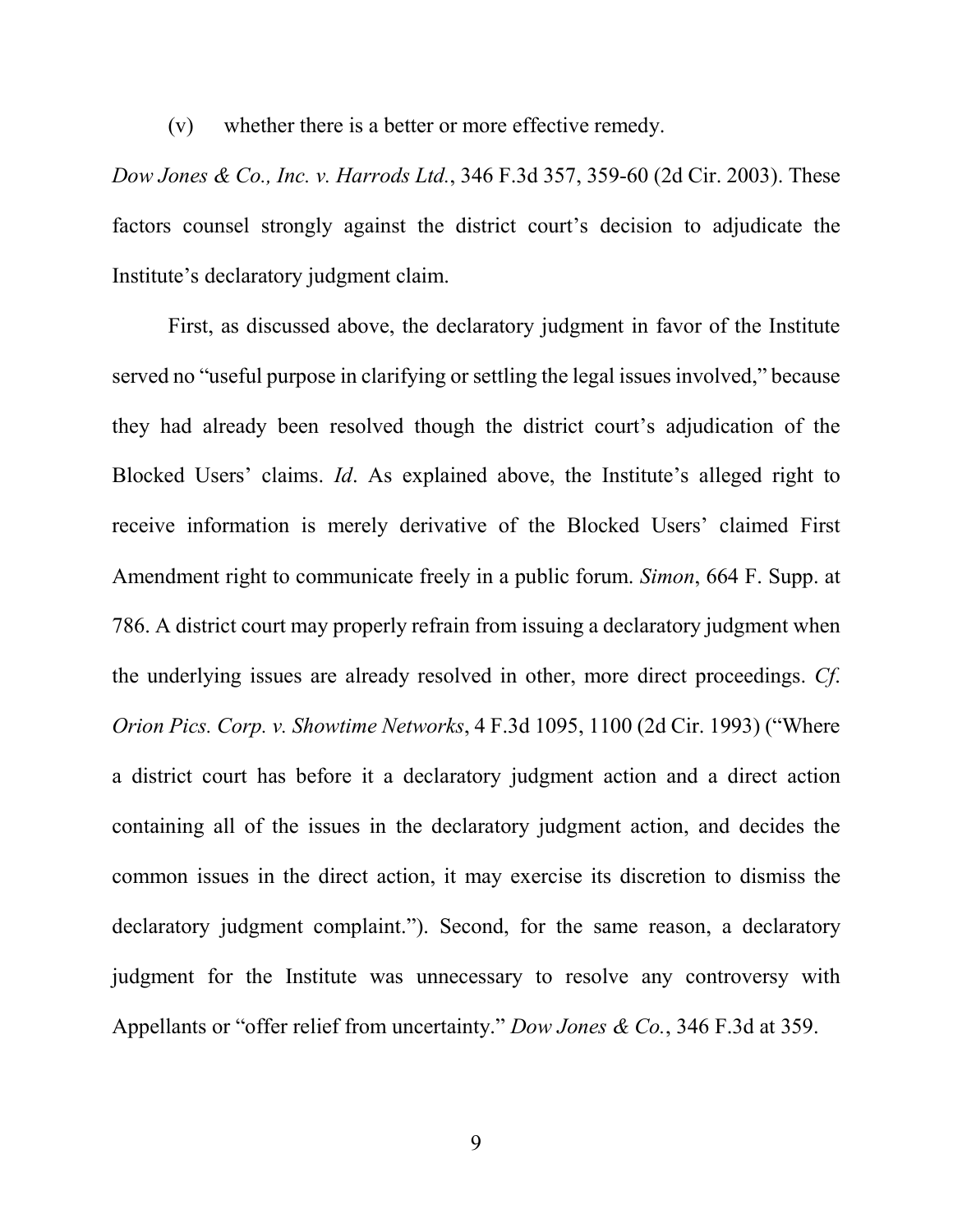Considering the third and fourth prongs together, the Institute's declaratory judgment claim does not involve "procedural fencing," a "race to *res judicata*" or "friction between sovereign legal systems" in the usual sense of those terms. There is a substantial likelihood, however, that the judgment allows the Institute, through collateral estoppel, to prevent the President—and potentially any subordinate federal agency or official—from blocking any Twitter user anywhere in the nation or perhaps even the world. The Institute's declaratory judgment is, in effect, the equivalent of a backdoor nationwide injunction, raising most of the same deeply troubling concerns about *res judicata* and intrusion into other circuits' prerogatives such orders implicate. *See Trump v. Hawaii*, 138 S. Ct. 2392, 2429 (2018) (Thomas, J., concurring); *see also* Michael T. Morley, *De Facto Class Actions? Plaintiff- and Defendant-Oriented Injunctions in Voting Rights, Election Law, and Other Constitutional Cases*, 39 HARV.J. L. & PUB. POL'Y 487, 544-46 (2016) (recognizing plaintiff entities asserting organizational standing may seek nationwide Defendant-Oriented Injunctions completely barring a government defendant from enforcing a challenged policy or decision against any rightholder, anywhere in the nation).

Congress structured the federal judicial system to be hierarchical and decentralized, with lower court judges exercising limited power. The U.S. District Court for the Southern District of New York generally has jurisdiction only over a small fraction of the American population. *See* Fed. R. Civ. P. 4(k). Its judgments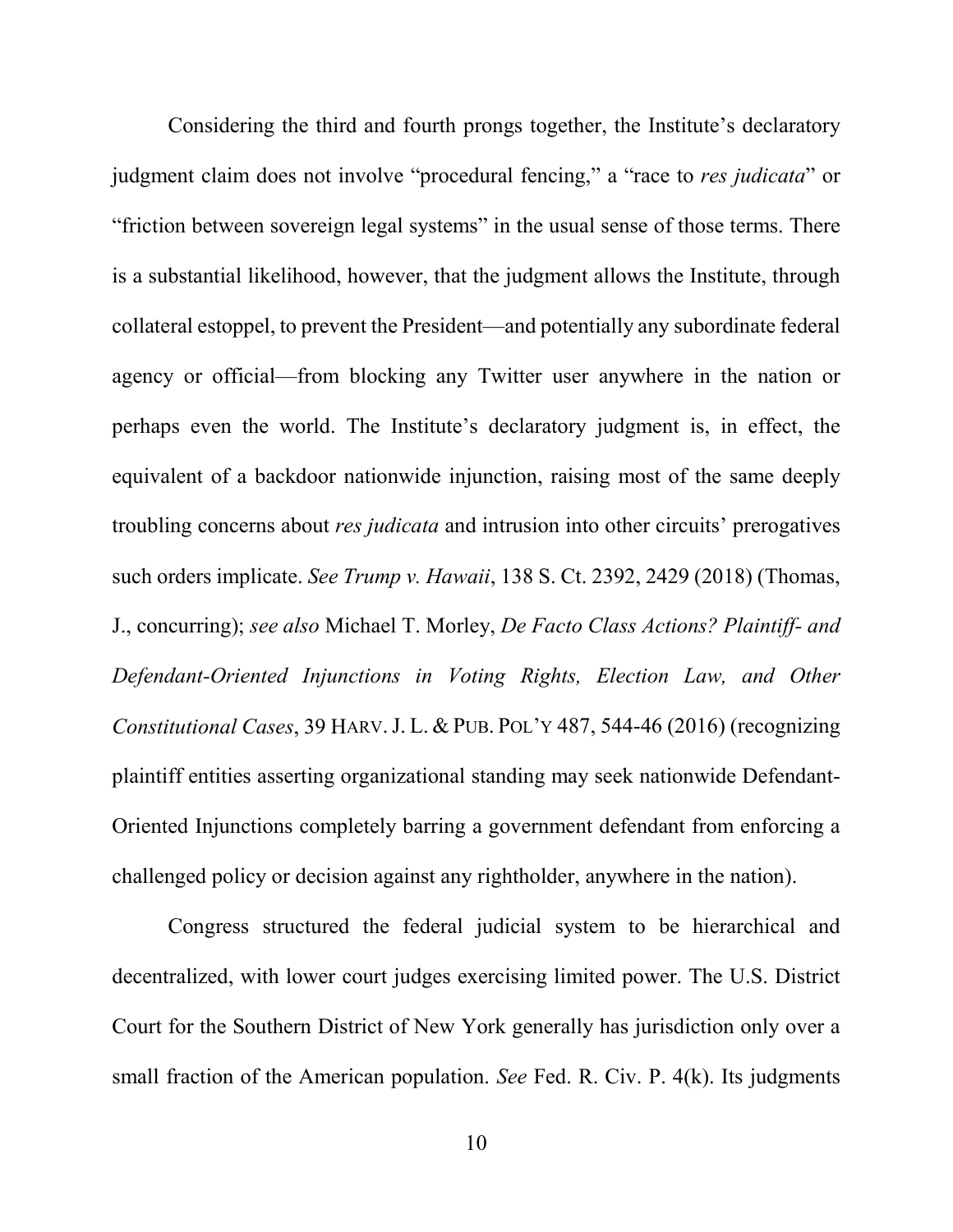typically do not carry any *res judicata* effect for third-party non-litigants. *See Taylor v. Sturgell*, 553 U.S. 880 (2008). Its opinions lack the force of law in any other judicial district (and, indeed, even lack *stare decisis* effect within the Southern District itself). *See Camreta v. Greene*, 131 S. Ct. 2020, 2033 n.7 (2011). The district court's interpretation of the First Amendment and conclusions regarding the Blocked Users' rights do not even preclude the Government from relitigating the same issues against other rightholders in other jurisdictions. *United States v. Mendoza*, 464 U.S. 154, 158-62 (1984) (rejecting the application of nonmutual collateral estoppel against the Government).

For these reasons, a district court's ruling on a controversial constitutional issue generally leaves other districts and circuits free to re-litigate the same issue with regard to rightholders within their respective jurisdictions. *See generally*  Samuel L. Bray, *Multiple Chancellors: Reforming the National Injunction*, 131 HARV. L. REV. 418 (2017). This is especially true where a class has not been certified under FED. R. CIV. P. 23(b)(2).

In this case, of course, the district court did not issue any injunction, much less a nationwide injunction. *KFAI*, 302 F. Supp. 3d at 580. A substantial likelihood exists, however, that the Institute's declaratory judgment concerning its right to receive information from Twitter users replying to President Trump's tweets allows it to prevent President Trump (and perhaps subordinate agencies or officials) from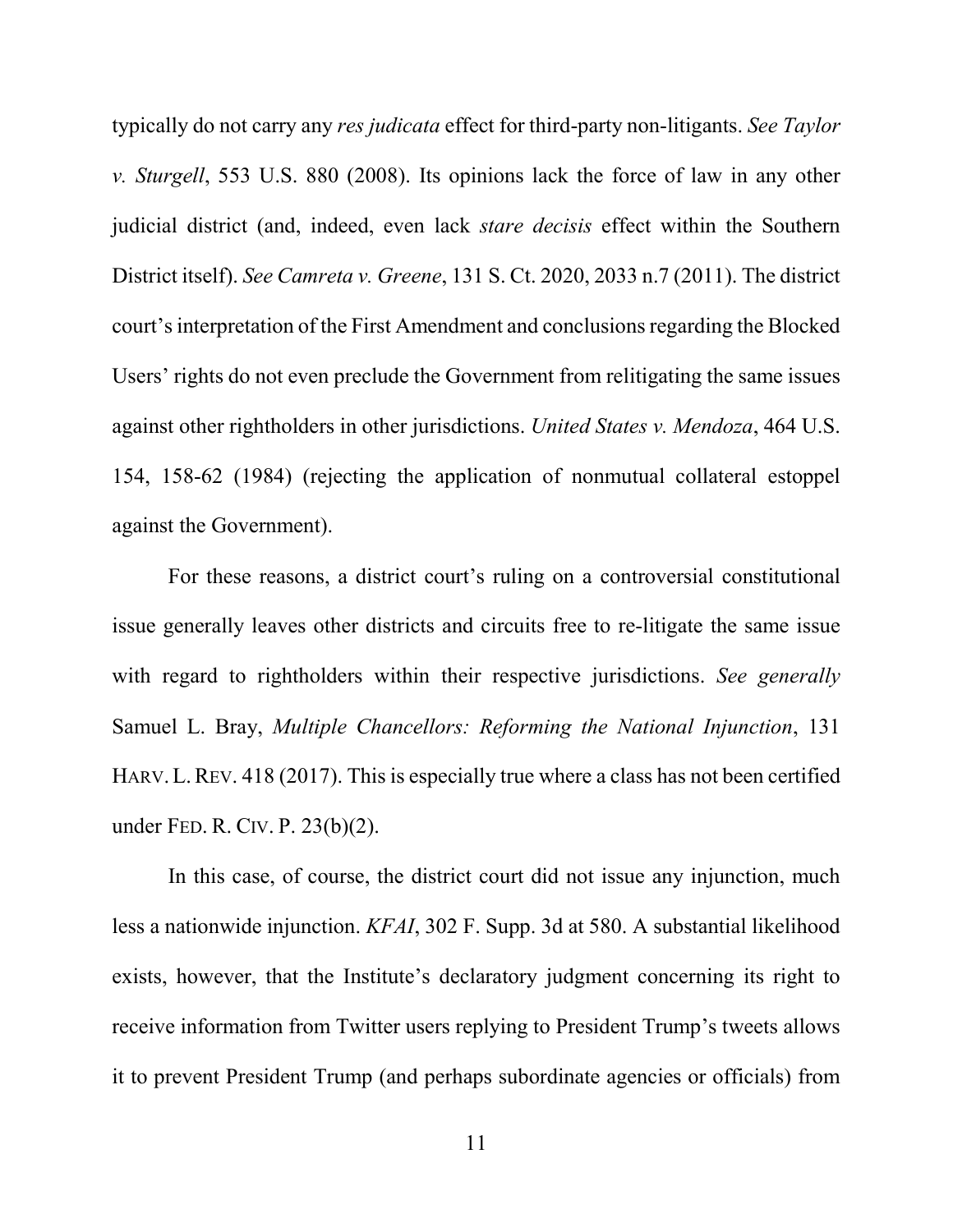blocking anyone in the nation or potentially the world. The Institute may simply assert a desire to read replies from any user blocked by President Trump (and perhaps by any subordinate agency or official) and the Institute's final judgment in this case would collaterally estop the Government from relitigating the issue against the Institute. The Government typically would be free to relitigate the First Amendment issue in this case against other users, and their claims generally would be adjudicated based on the (potentially different) precedents of their respective circuits. *See Mendoza*, 464 U.S. at 154, 159. By exercising jurisdiction over the Institute's organizational standing claim, the district court has likely empowered the Institute to short-circuit such subsequent litigation and give its view of the Constitution the force of law for all rightholders nationwide, without even certifying a class action under Rule 23(b)(2) (which would have at least given the Government the protection of claim preclusion against members of the plaintiff class if it had prevailed, *see* Bray, *supra* at 475-76; Morley, *supra* at 531-34).

Twitter remains a relatively new form of global communication. It plays an important and evolving role in our national political discourse. This case presents several important issues of first impression, most notably the proper application of traditional First Amendment forum analysis to various features of social media. Other jurisdictions should retain the latitude to consider these questions for themselves under the law of their respective circuits. *Cf. Mendoza*, 464 U.S. at 160.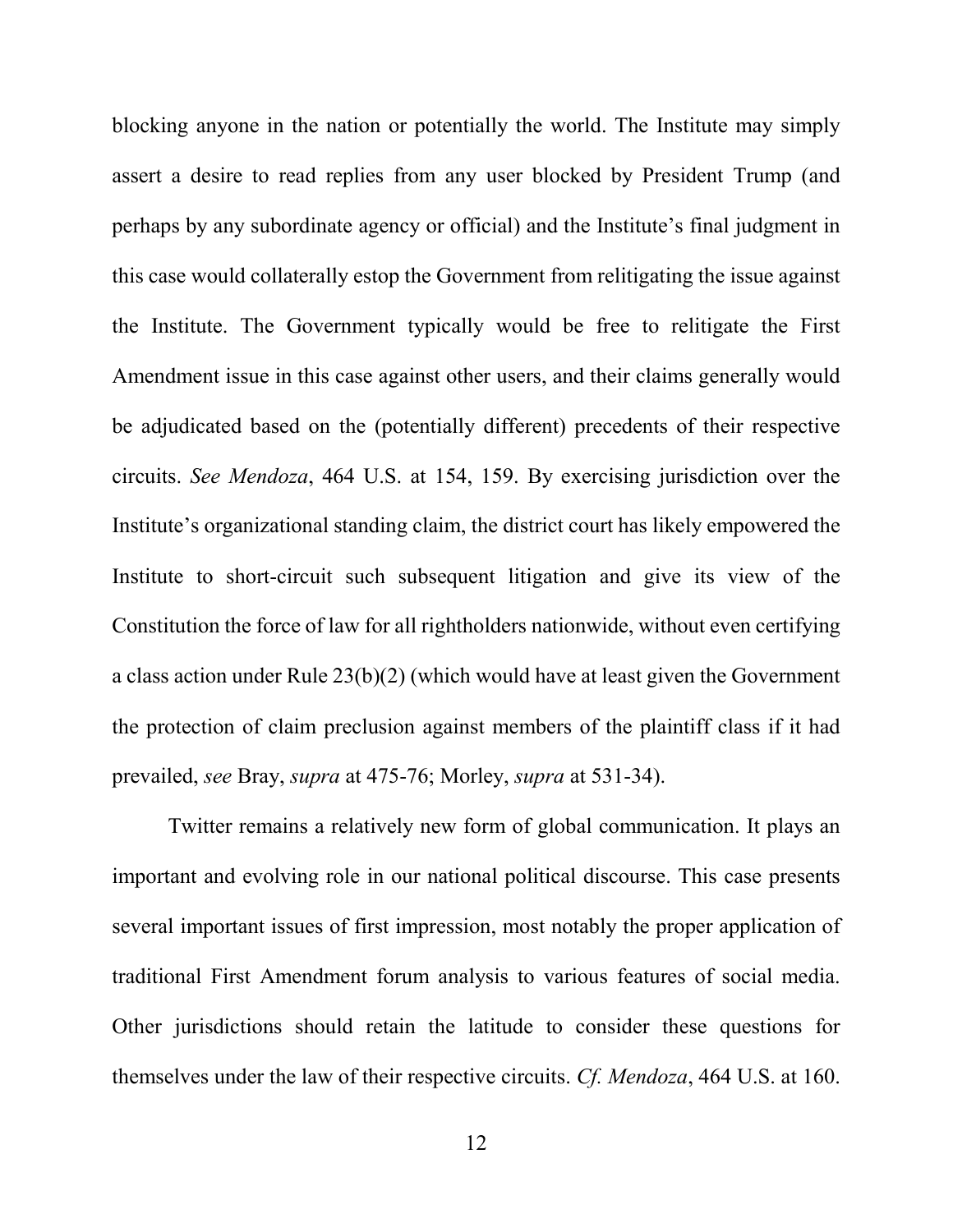Ultimate Supreme Court review, in turn, would be facilitated by having the opportunity to see the practical consequences of various circuits' approaches. *Id*. This Court's precedents recognize that comity for foreign tribunals, *Crane v. Poetic Prods.*, 351 F. App'x 516, 518 (2d Cir. 2009), and even arbitration, *Smith v. Metro. Prop. & Liab. Ins. Co.*, 629 F.2d 757, 759-60 (2d Cir. 1980) (citing *S.p.A. v. Necchi Sewing Mach. Sales Corp.*, 348 F.2d 693, 696 (2d Cir. 1965)), is a valid basis for declining to entertain declaratory judgment claims. It should extend comparable consideration to the right of other circuits to adjudicate constitutional issues of first impression for themselves. Thus, concerns about res judicata and other circuits weigh very heavily against the exercise of declaratory judgment jurisdiction over the Institute's claims. *Dow Jones & Co.*, 346 F.3d at 359-60.

Finally, a "better . . . remedy" existed to alleviate the alleged harm to the Institute: adjudication of the Blocker Users' claims. *Id*. Thus, the district court abused its discretion and acted contrary to the structure of the federal judicial system by entertaining the Institute's declaratory judgment claim.

#### **II. THE DISTRICT COURT'S HOLDING THAT PRESIDENT TRUMP'S TWITTER ACCOUNT BECAME A GOVERNMENT FORUM CREATES UNACKNOWLEDGED DIFFICULTIES IN OTHER AREAS OF LAW**

The district court's conclusion that the government controls the @realDonaldTrump Twitter account, and it therefore constitutes a governmental forum, *KFAI*, 302 F. Supp. at 566, creates unacknowledged difficulties in other areas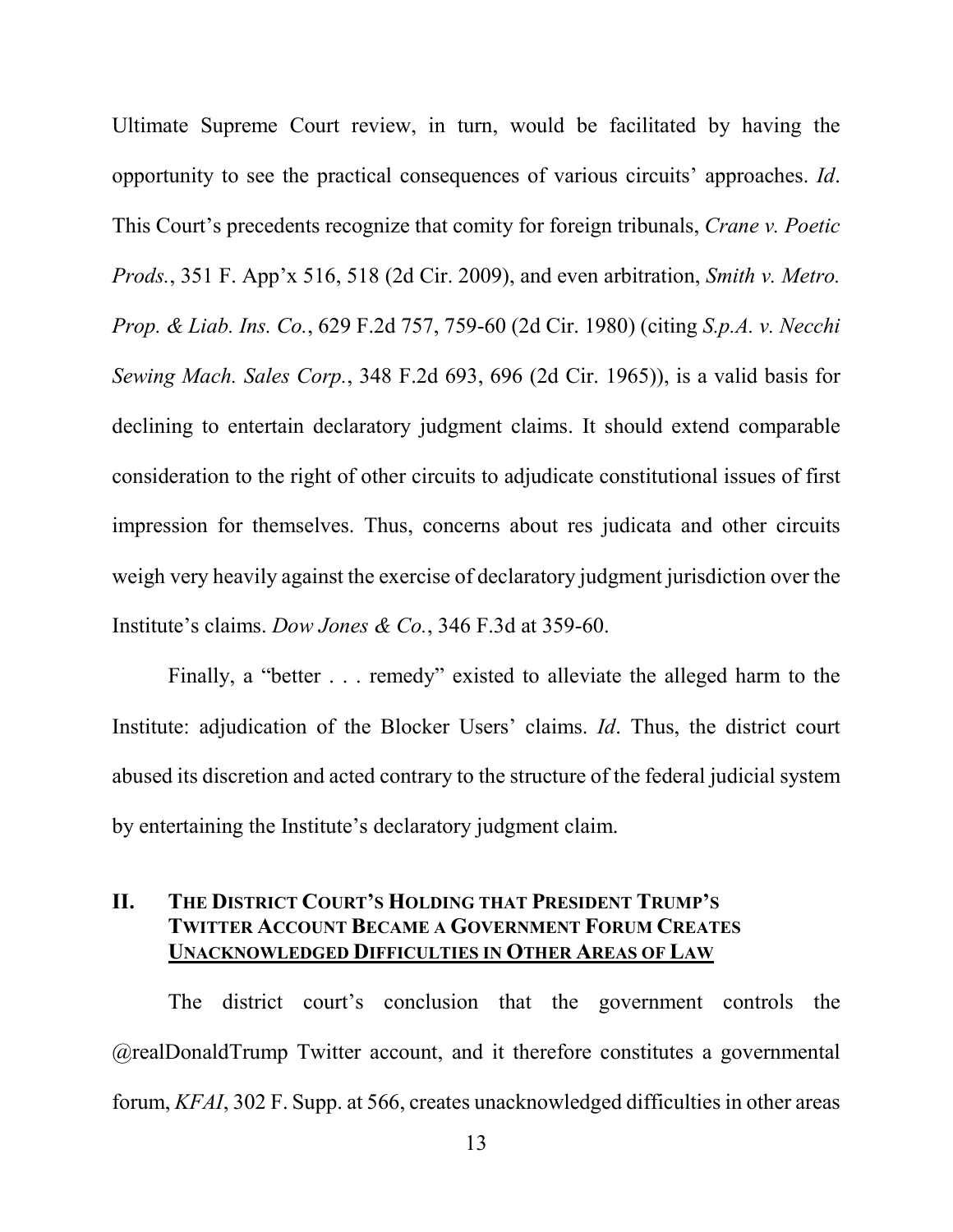of law. In *In re Frankel*, MUR 6911 (Dec. 4, 2014), the U.S. Federal Election Commission ("FEC") received an administrative complaint alleging several political committees—including the DNC, RNC, and certain congressional candidate committees—violated federal campaign finance law by not including disclaimers with the Tweets they disseminated or on the Twitter homepages associated with their Twitter handles. Federal regulations implementing 52 U.S.C. § 30120 provided "all Internet websites of political committees available to the general public" must "include disclaimers."  $11$  C.F.R. §  $110.11(a)(1)$ .

The First General Counsel's Report prepared for the Commission recommended that the Commission conclude the Tweets and Twitter homepages associated with the respondent committees' Twitter handles did not violate the Commission's regulations. *See* FEC, "First General Counsel's Report," *In re Frankel*, MUR 6911 (Sept. 4, 2015), *at*  https://www.fec.gov/files/legal/murs/6911/16044390430.pdf. It declared, "[A] committee creating and posting a Twitter profile is posting that content on a thirdparty's website and not creating the committee's own website." *Id*. at 5.

The report explained:

Social media website users create their "own" accounts, pages, profiles, or spaces . . . But while Twitter content—including each Respondent's profile—is created by users, it is placed on a single website: Twitter. Twitter, in turn, creates, pays for, and maintains the right to restrict content on that website. . . . Twitter controls the terms by which users may access the website. And Twitter retains its ownership interests in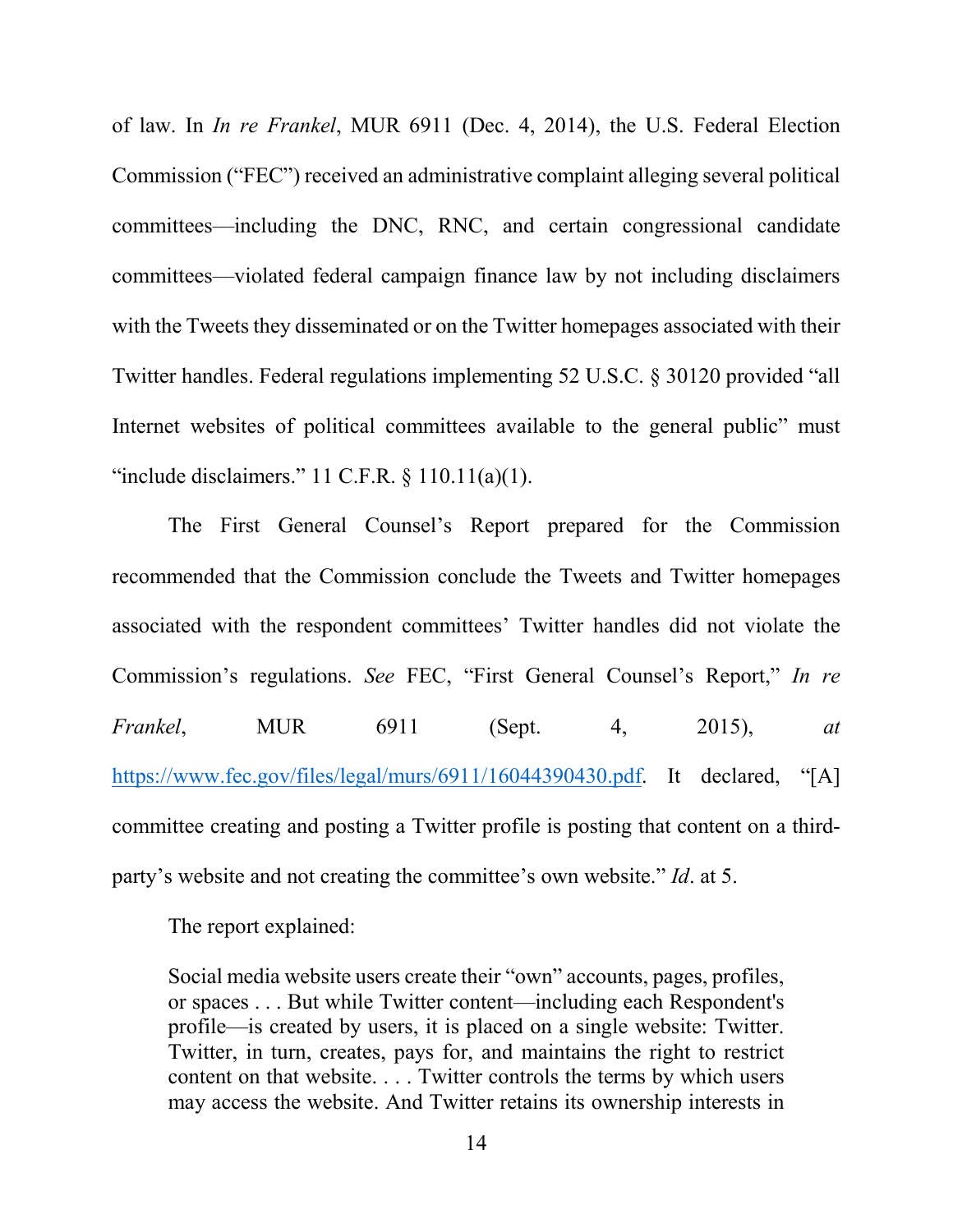the. website and underlying software, while merely granting users a license to use that website, software, and other Twitter services.

*Id.* at 4-5 (citing Terms of Service, TWITTER  $\P$  6-8 (effective May 18, 2015), *at* https://twitter.com/tos?lang=en (last visited Sept. 3, 2015)). Consequently, the respondents' Twitter profiles did not "constitute committee websites for purposes of the disclaimer requirement." *Id*. at 5.

The Committee subsequently deadlocked by a vote of 3-3 on whether reason to believe the Tweets and Twitter homepages violated federal law. *See* Letter from FEC Ass't Gen. Counsel Mark Allen to Brian G. Svobada, Esq. & Andrew H. Werbrock, Esq., MUR 6911 (Mar. 3, 2016), *at*  https://www.fec.gov/files/legal/murs/6911/16044390444.pdf; *see also* 52 U.S.C. § 30109(a)(2) (providing the FEC may not commence an investigation as a prelude to potential enforcement proceedings unless four Commissioners affirmatively determine there exists reason to believe federal campaign finance law was violated). When the Commission acts consistently with the General Counsel's report—as happened as a result of the Commission's deadlock in *Frankel*—that report constitutes the agency's official rationale.4 *See NRA v. FEC*, 854 F.2d 1330, 1333 n.7 (D.C. Cir. 1988) (holding that General Counsel reports "provide the substantive

<sup>&</sup>lt;sup>4</sup> In contrast, when the Commission acts contrary to the General Counsel's report, the Commissioners who vote to do so must issue a statement of reasons. *See Democratic Cong. Campaign Comm. v. FEC*, 831 F.2d 1131, 1135 (D.C. Cir. 1987); *see also Common Cause v. FEC*, 842 F.2d 431, 451 (D.C. Cir. 1988).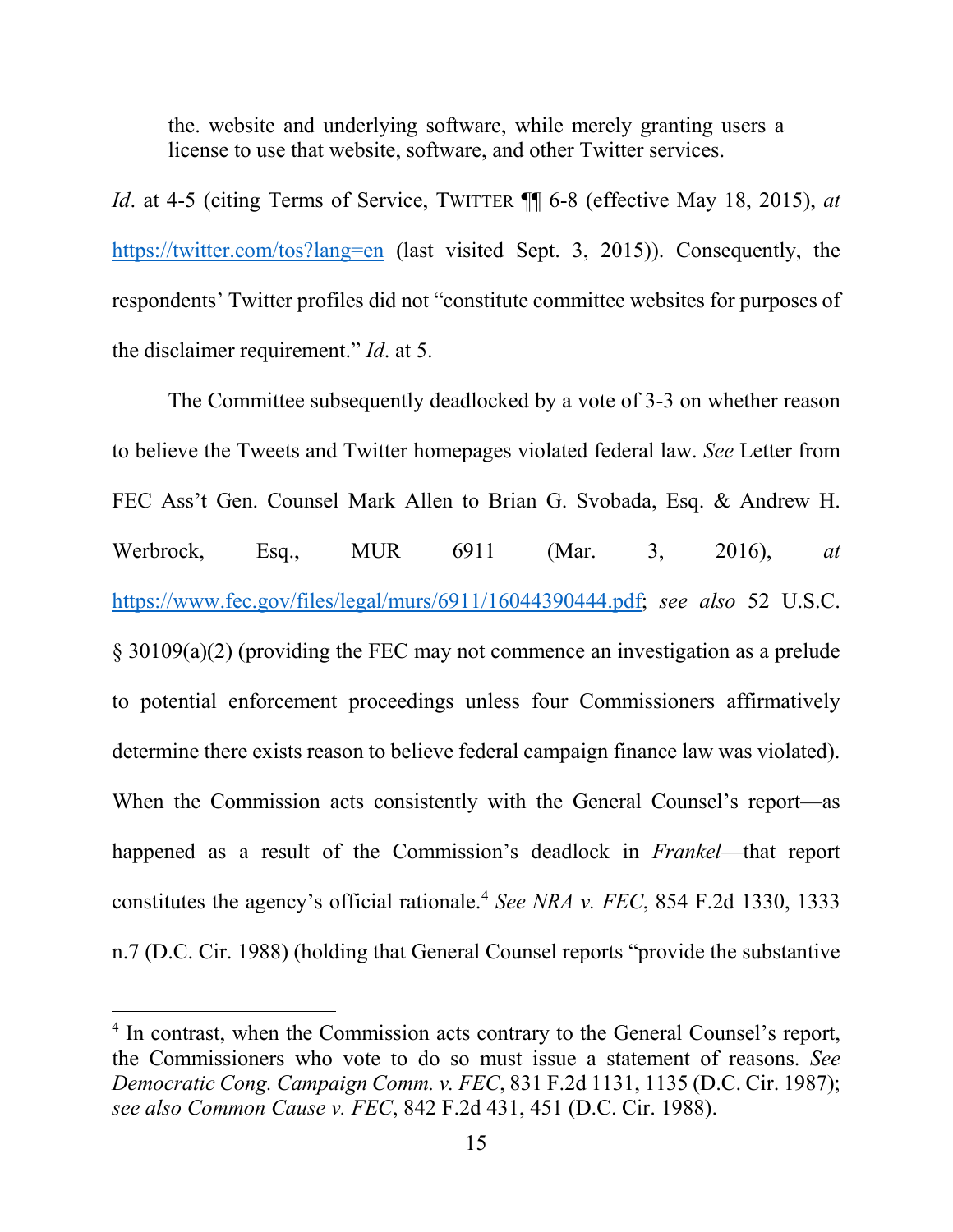basis for the Commission's actions"); *Carter/Mondale Pres. Comm., Inc. v. FEC*, 775 F.2d 1182, 1186-87 (D.C. Cir. 1985) (noting "a statement of reasons by FEC is not required . . . where reasons for that action may be gleaned from the staff's reports," particularly the "General Counsel's memoranda").

Three Commissioners independently issued a statement of reasons explaining why they voted to dismiss the Complaint. *See* Chairman Matthew S. Petersen and Comm'rs Lee E. Goodman and Caroline C. Hunter, "Statement of Reasons," MUR 6911 (Apr. 12, 2016) (hereafter, "Statement"), *at* https://www.fec.gov/files/legal/ murs/6911/16044391240.pdf. The Statement adopted the General Counsel's reasoning virtually verbatim. *Id*. at 3-4. It likewise echoed the General Counsel's conclusion, "[A] committee creating and posting a Twitter profile is posting that content on a third-party's website, not creating its own website." *Id*. at 4.

Since *In re Frankel*, the FEC has declined to regulate disclaimers in association with Tweets, Twitter homepages, or Twitter timelines on the grounds the Twitter page belongs to, and is under the control of, Twitter itself, rather than individual users.<sup>5</sup> Recognizing the importance of, and challenges associated with, social medial, it has solicited public comment concerning potential new regulations

 <sup>5</sup> The Commission has addressed other issues concerning campaign finance law's applicability to Twitter, as well. *See, e.g.*, FEC, *Great America PAC*, A.O. 2017-05 (Sept. 20, 2017) (examining use of Twitter handles to satisfy disclaimer requirements).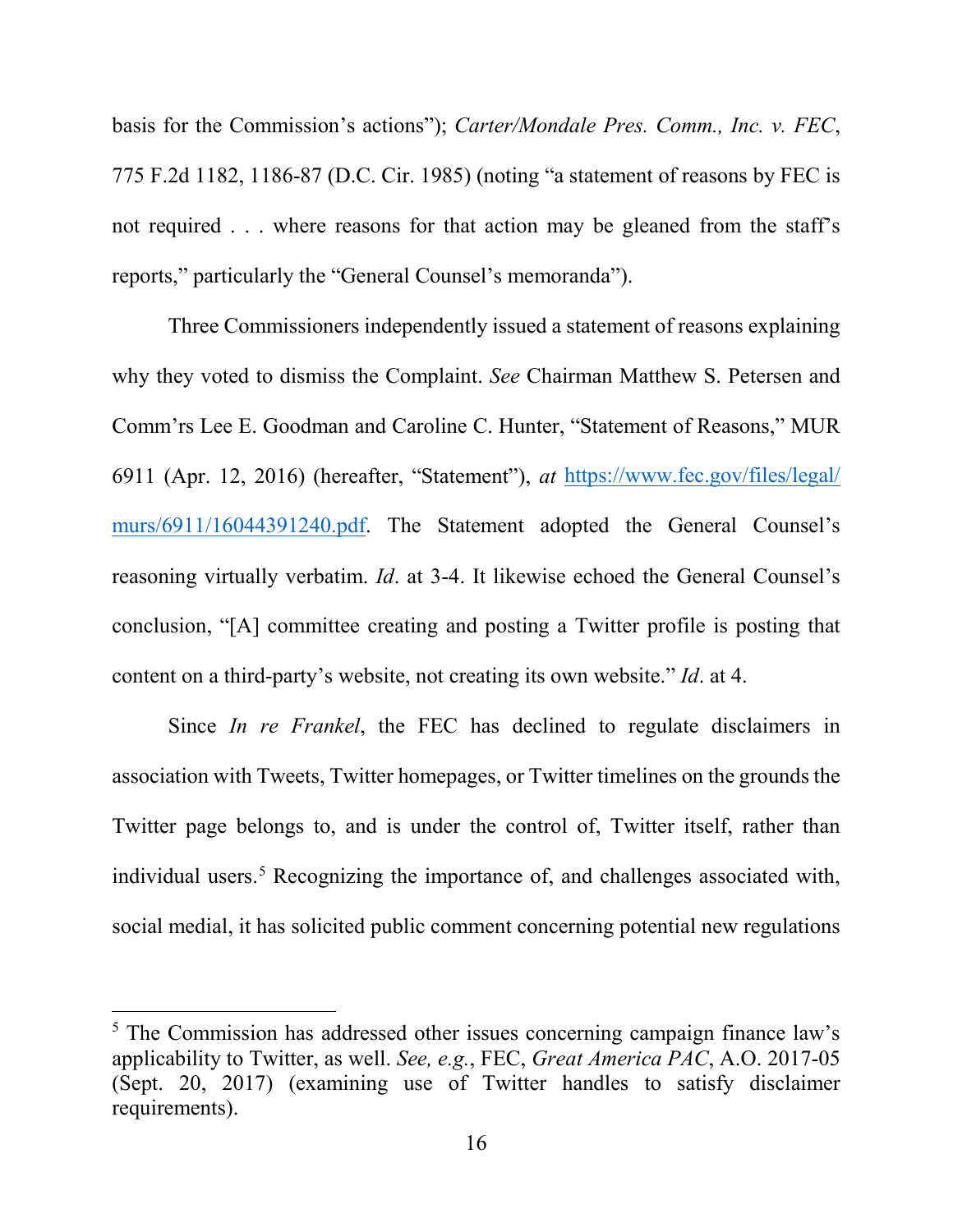to govern political communications over the Internet, including social media channels like Twitter. *See* FEC, *Internet Communication Disclaimers; Reopening of Comment Period and Notice of Hearing*, 82 FED. REG. 46,937, 46,938 & n.9 (Oct. 10, 2017); FEC, *Internet Communication Disclaimers; Reopening of Comment Period and Notice of Hearing*, 81 FED. REG. 71,647, 71,647 (Oct. 18, 2016); *see, e.g.*, FEC, Notice of Proposed Rulemaking, *Internet Communication Disclaimers and Definition of "Public Communication*," 83 FED. REG. 12,864 (Mar. 26, 2018). The district court's decision to treat a user's Twitter page as being under a user's control, particularly if affirmed by this Court, would likely be in tension with the FEC's longstanding approach to this medium. Moreover, such a conclusion runs a substantial risk of limiting the FEC's regulatory flexibility and discretion in this area, thereby inadvertently requiring greater federal regulation of political speech over social media.

Affirming the district court's ruling also raises a substantial risk of unintended consequences under government ethics laws and rules. The district court's reasoning appears to apply with equal force to any elected official, and even any government employee. It allows an official's or employee's ostensibly personal Twitter account to be deemed an official account under governmental control simply when multiple tweets they send are deemed too closely related to their work. Sanctioning the transfiguration of private accounts into official governmental ones might mean the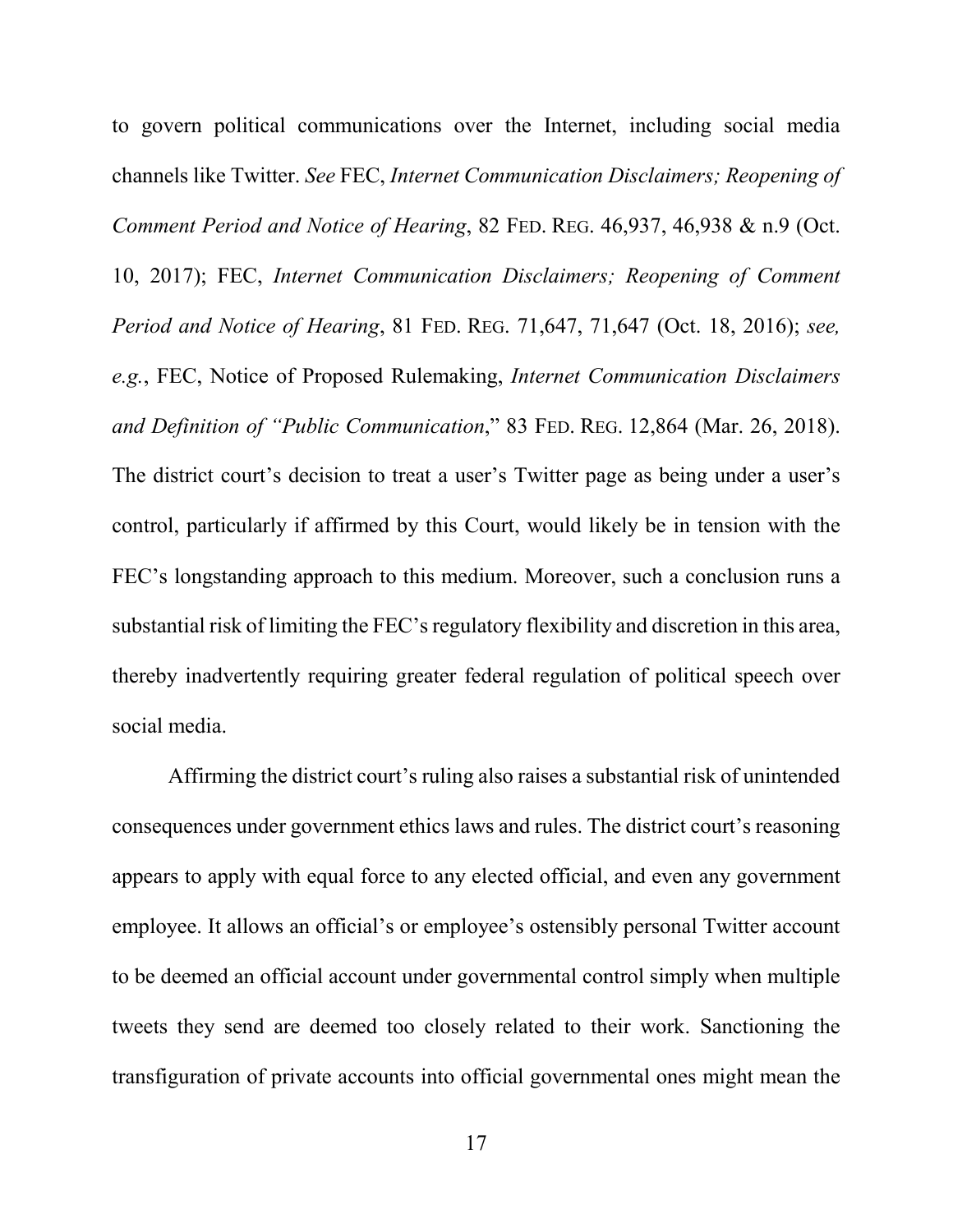dissemination of partisan or election-related tweets would violate the Hatch Act, 5 U.S.C. § 7323(a)(1) (prohibiting executive employees from using their "official authority or influence for the purpose of . . . affecting the result of an election").

The *Senate Ethics Manual* provides, "Senate Internet Services may only be used for official purposes. The use of the Senate Internet for personal, promotional, commercial, or partisan political purposes is prohibited." SENATE ETHICS COMM., SENATE ETHICS MANUAL, S. Pub. 108-1, at 174 (2003). The *House Ethics Manual*  contains comparable prohibitions. HOUSE COMM. ON STANDARDS OF OFFICIAL CONDUCT, HOUSE ETHICS MANUAL 123 (2008) ("[O]fficial resources of the House must, as a general rule, be used for the performance of official business of the House, and hence those resources may **not** be used for campaign or political purposes.") (emphasis in original). Again, if personal or campaign Twitter accounts can be deemed official governmental accounts based on the contents of certain tweets, affirming the district court could cause Members of Congress and Senators, as well as potentially thousands of congressional staffers, to inadvertently run afoul of these provisions. Indeed, adoption of the district court's broad conception of personal Twitter accounts as government-controlled would also likely have substantial consequences under the Public Records Act for officers and employees across the government. 44 U.S.C.  $\&$  3301(a)(1)(A), 3303 (defining "record" and imposing preservation requirements).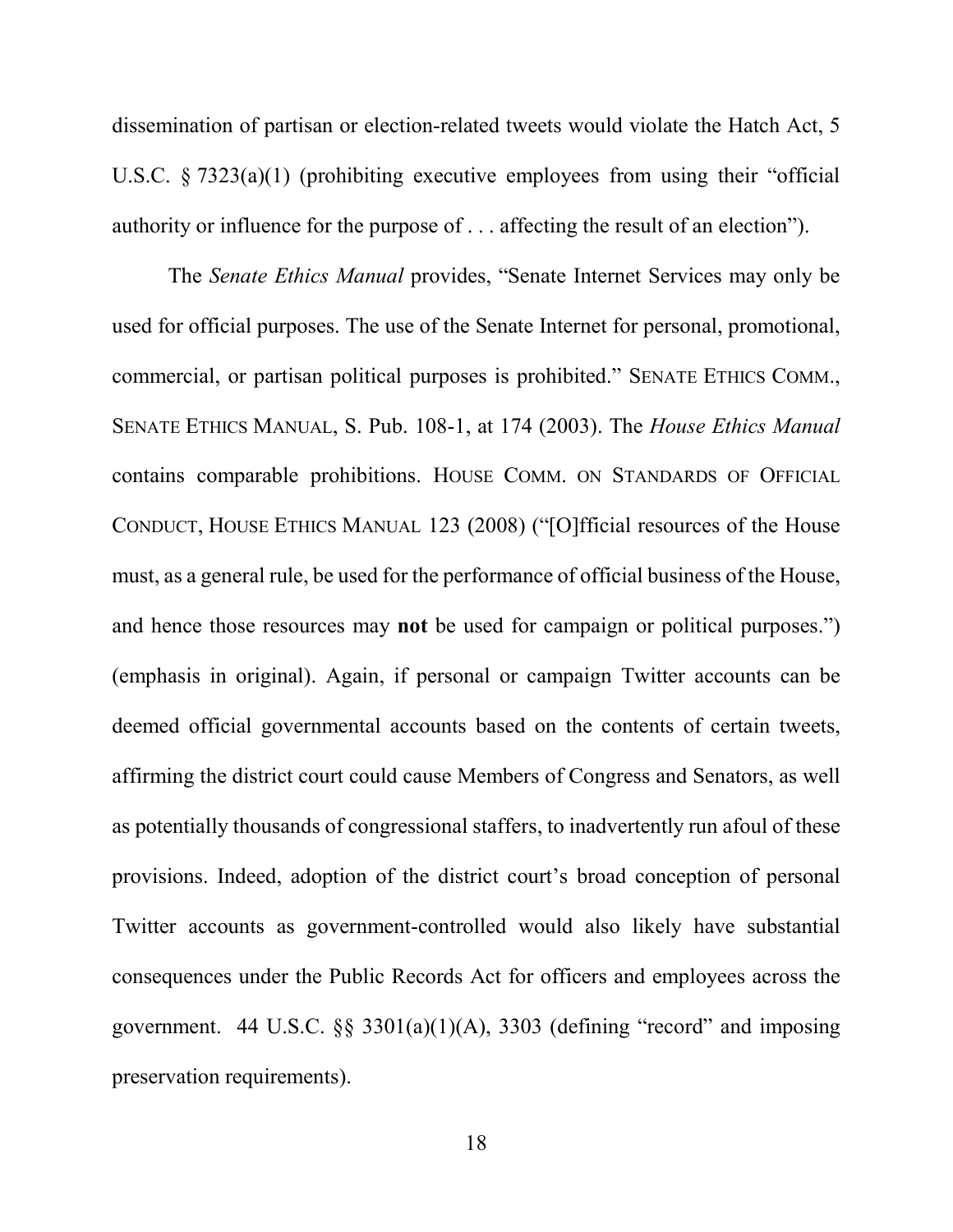These difficulties point to the fundamental flaw in the district court's ruling: a Twitter account that indisputably started as personal cannot become an official governmental account based on the contents of the user's biography field or tweets the user decides to send. *Cf*. *KFAI*, 302 F. Supp. at 567. Nationalizing the "interactive space" of a user's tweets—including those of the President—based on their content is a substantial content-based burden on that user's First Amendment rights and cannot survive strict scrutiny. *See Davis v. FEC*, 554 U.S. 724, 740 (2008) (holding a campaign finance law burdening a federal candidate's decision to engage in extensive political communications violated the First Amendment). The district court erred in forcing President Trump "to shoulder a special and potentially significant burden" for "choos[ing] to exercise [his] First Amendment right" to tweet about politics, his actions, the media, and other related topics. *Green Party of Conn. v. Garfield*, 616 F.3d 213, 244 (2d Cir. 2010) (quotation marks omitted).

Moreover, "[a]t the heart of the First Amendment is the recognition of the fundamental importance of the free flow of ideas and opinions on matters of public interest and concern." *Hustler Mag. v. Falwell*, 485 U.S. 46, 50 (1988). The district court's ruling will impermissibly chill government officials from freely communicating with the public through their personal or campaign Twitter accounts, hampering the public's ability to receive information. Thus, this Court should reverse the district court's aggressive, overbroad ruling to avoid setting a precedent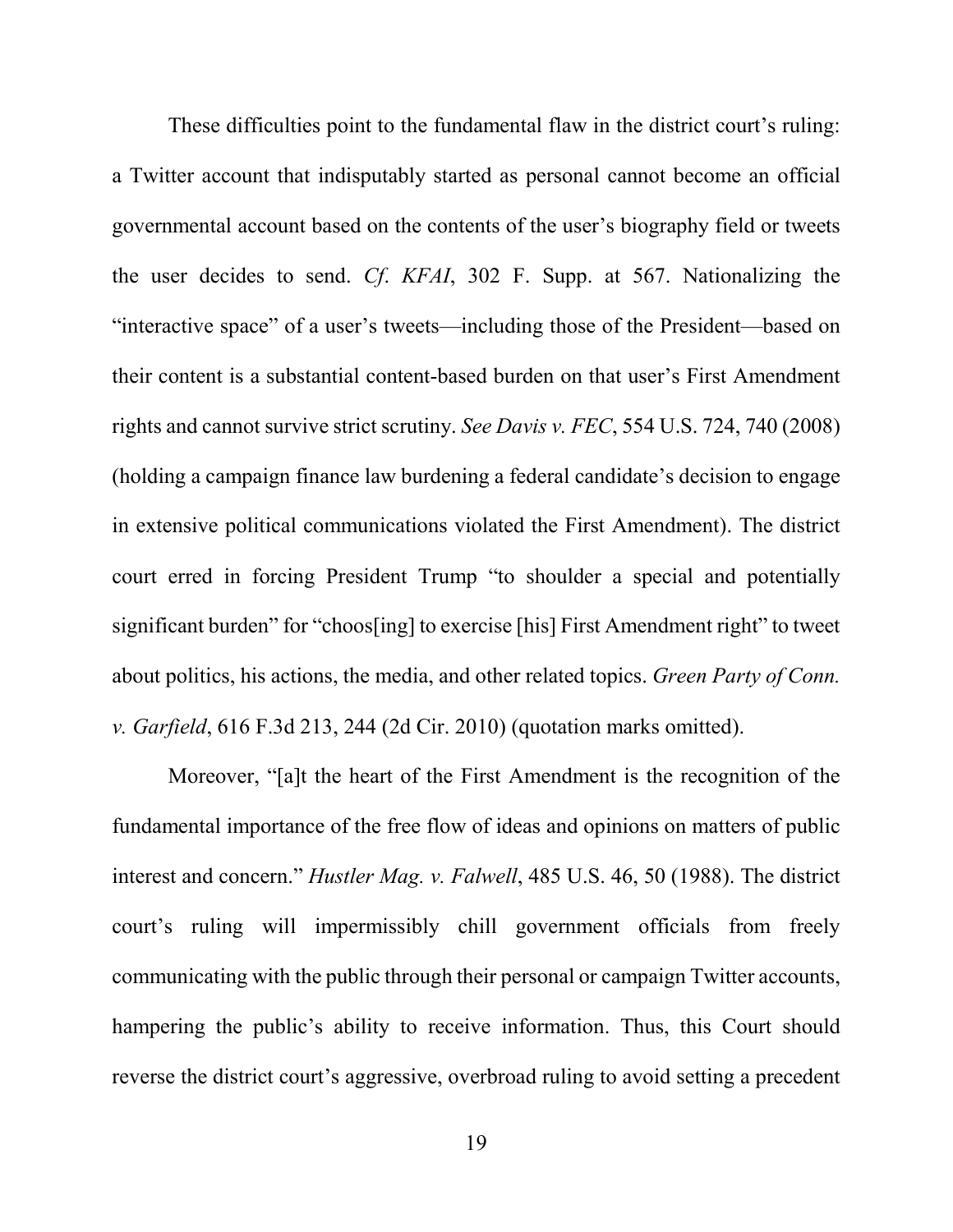concerning a relatively young technology that could have substantial unintended and unrecognized consequences for campaign finance law, government ethics law, public records law, the First Amendment and, quite likely, numerous other areas of law, as well.

#### **III. THE DISTRICT COURT ERRED IN CONCLUDING PRESIDENT TRUMP'S TWITTER ACCOUNT IS A DESIGNATED PUBLIC FORUM**

Even assuming the "interactive space" associated with President Trump's tweets qualifies as government-controlled, the district court erred in treating it as a designated public forum. *KFAI*, 302 F. Supp. 3d at 574. Indeed, a public forum analysis is the incorrect doctrinal frame for this case. As discussed above, the Blocked Users remain free to see President Trump's tweets simply by logging out of their accounts. *KFAI*, 302 F. Supp. 3d at 554. And the Blocked Users are free to tweet any messages they wish in response to President Trump's tweets. *Id*. Any tweets the Blocked Users send will be added to the Twitter streams of each of their followers.

The only thing the Blocked Users are unable to do is reply directly to one of President Trump's tweets. Again, they are free to convey whatever message they wish by tweeting from their own accounts, and any such tweets will be transmitted to their followers (and may also be viewed by members of the public). *Id*.; *see also supra* note 2. The Blocked Users are simply deprived of the opportunity to have their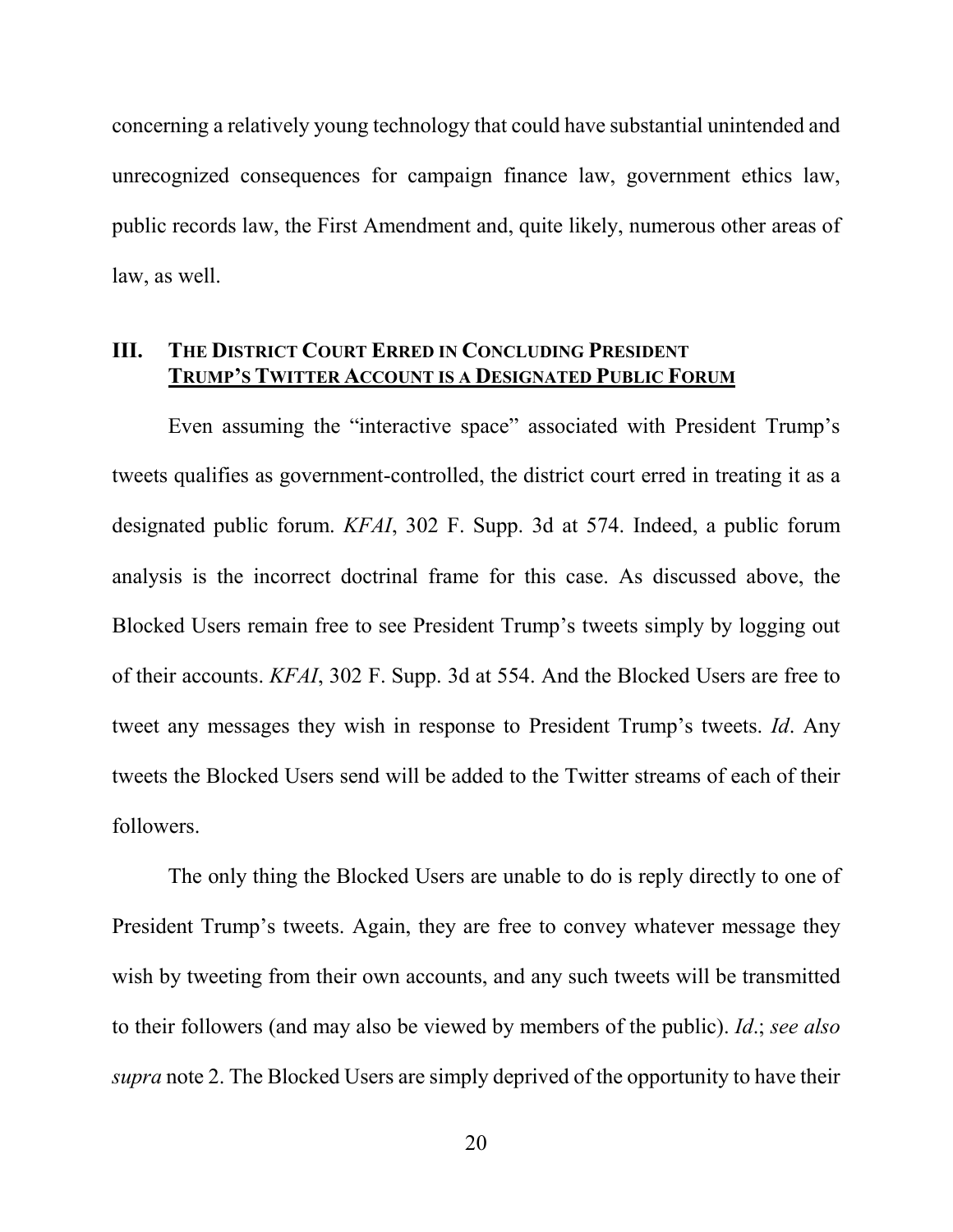tweets also be transmitted directly to the timelines of *President Trump*'s 53.8 million followers. *See* https://twitter.com/realDonaldTrump. In other words, this isn't about the right to speak in a public forum, but rather to use the equivalent of President Trump's Christmas card list. Consequently, this Court should either view President Trump's follower list as the personal intellectual property of Mr. Donald J. Trump, to which he is entitled to limit access, or the right to take advantage of that follower list as a selective subsidy from which he may block particular people on viewpointbased grounds.

## **A. The District Court's Ruling Improperly Allows the Blocked Users to Hijack and Reap the Benefits of President Trump's Follower List**

First, President Trump is entitled to block users from replying to his tweets because they are not entitled to take advantage of his mailing list to transmit their derogatory messages to his followers. In *San Francisco Arts & Athletics, Inc.*  ("*SFAA*") *v. U.S. Olympic Comm.*, 483 U.S. 522 (1987), the Court upheld a law "prohibiting certain commercial and promotional uses of the word 'Olympic' against a First Amendment challenge.'" *Id*. at 524. The Court explained the Government has the right to prevent third parties from using a term that "acquire[d] value 'as the result of organization and the expenditure of time, labor, skill, and money' by an entity." *Id*. at 532 (quoting *Int'l News Serv. v. Assoc. Press*, 248 U.S. 215, 239 (1918)). It concluded the term "'Olympic' was the product of the USOC's [U.S.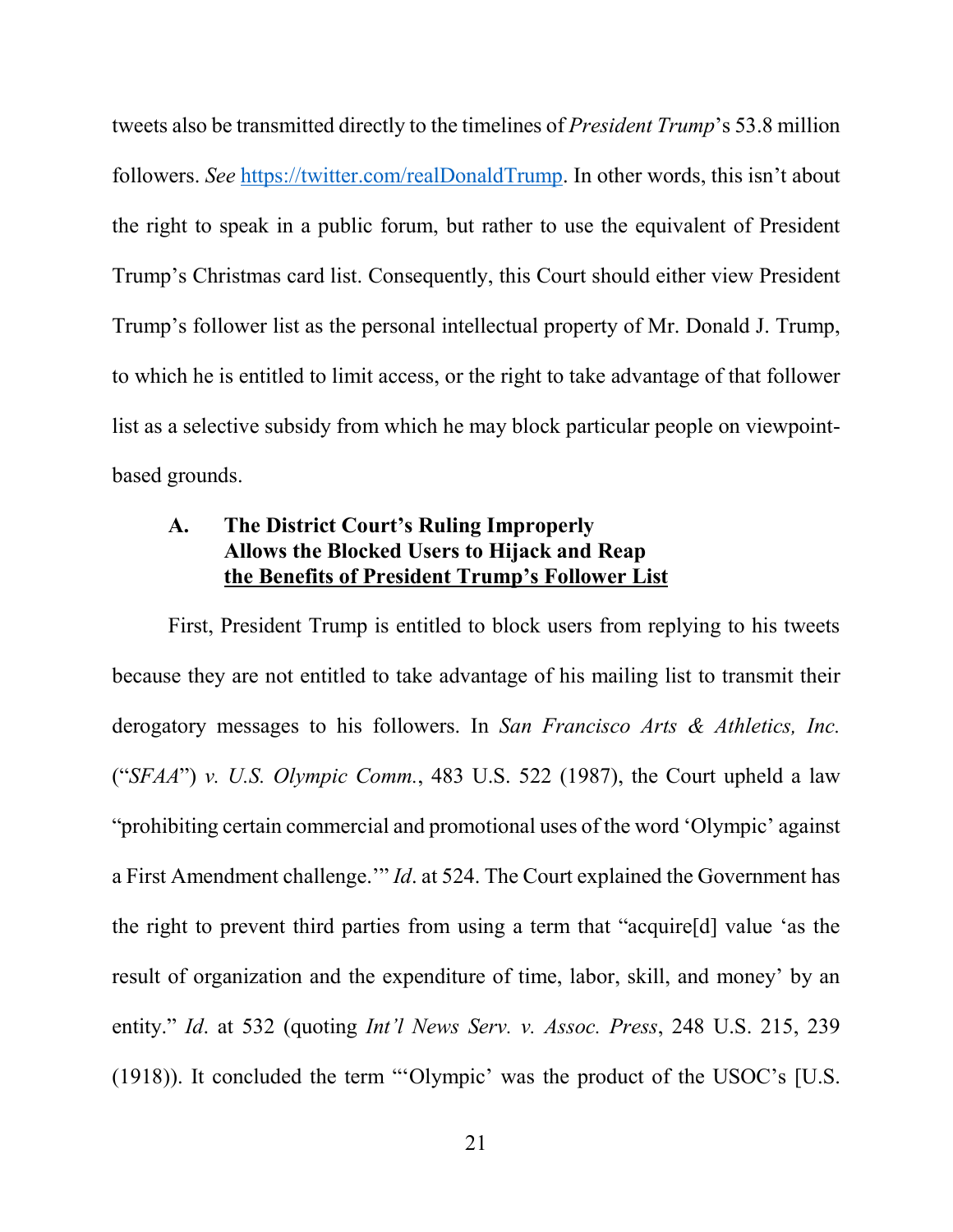Olympic Committee's] 'own talents and energy, the end result of much time, effort, and expense.'" *Id*. at 533 (quoting *Zacchini v. Scripps-Howard Broad. Co.*, 433 U.S. 562, 575 (1977)); *see also FTC v. A.P.W. Paper Co.*, 328 U.S. 193, 198 (1946) (recognizing Congress's power to prevent a person from using "words or symbols" that "creat[e] the impression that [their] products were sponsored or otherwise carried the imprimatur of the Red Cross"). Consequently, Congress could give the USOC "a limited property right in the word 'Olympic'" enabling it to prevent other people from appropriating it for their own purposes. *SFAA*, 483 U.S. at 534-35.

Critically, the Supreme Court held Congress could prevent third parties from using the term "Olympic" in connection with their own programs and events, even when they wished to "convey a political statement." *Id*. at 536. The challengers in *SFAA* wished to use the term "Olympic" to "make a political statement about the status of homosexuals in society." *Id*. at 535. The Court noted their proposed "expressive use of the word cannot be divorced from the value the USOC's efforts have given to it," *id*. at 541, and "was a clear attempt to exploit the imagery and goodwill created by the USOC," *id*. at 541 n.19. The Court concluded, "The mere fact that the [plaintiff] claims an expressive, as opposed to a purely commercial, purpose does not give it a First Amendment right to 'appropriat[e] to itself the harvest of those who have sown.'" *Id*. at 541, quoting *Int'l News Serv.*, 248 U.S. at 239-40; *see also United We Stand Am., Inc. v. United We Stand, Am. N.Y., Inc.*, 128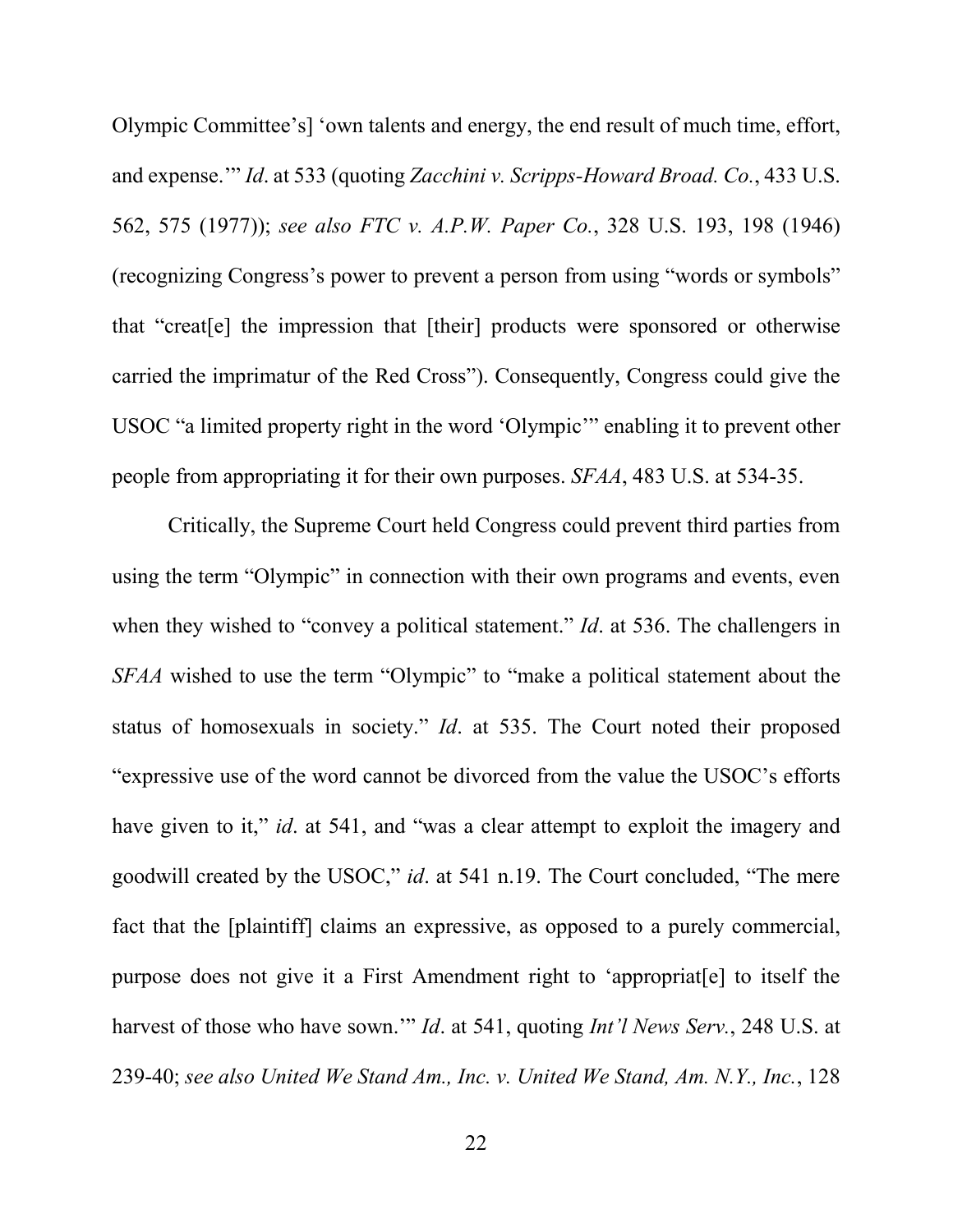F.3d 86, 93 (2d Cir. 1997) ("Even assuming that [the defendant] might communicate its political message more effectively by appropriating [the plaintiff's] Mark, such appropriation . . . is not protected by the First Amendment.").

Here, Donald Trump amassed his list of 53.8 million followers as the result of substantial time, effort, and expense over the course of a decade. The district court's ruling allows the Blocked Users to exploit the fruits of President Trump's labor by using his follower list to disseminate their own messages to those followers—messages that in the past have been directly contrary to President Trump's. *SFAA*, 483 U.S. at 532.6 Under *SFAA*, the First Amendment does not compel this result.

## **B. The Use of President Trump's Follower List is Effectively a Subsidy the President May Selectively Withhold from the Blocked Users on Viewpoint-based Grounds**

Rather than a designated public forum, the ability to communicate with the President's 53.8 million followers also may more accurately be viewed as a selective subsidy, facilitating certain speakers and types of speech that bolster—or at least do

 <sup>6</sup> The Supreme Court went on to reject the plaintiffs' claim that the USOC discriminated against them on the grounds the USOC is not a government actor and, in any event, it "necessarily has discretion as to when and against whom it files opposition to trademark applications, and when and against whom it institutes suits." *SFAA*, 483 U.S. at 542 & n.22. Likewise, here, President Trump's decision to block certain people from his Twitter account is a private, rather than governmental, action. In any event, even if those actions were governmental, the First Amendment allows the President to stop third parties from usurping the list of followers he cultivated for their own independent purposes. *Id*.; *see also id*. at 541.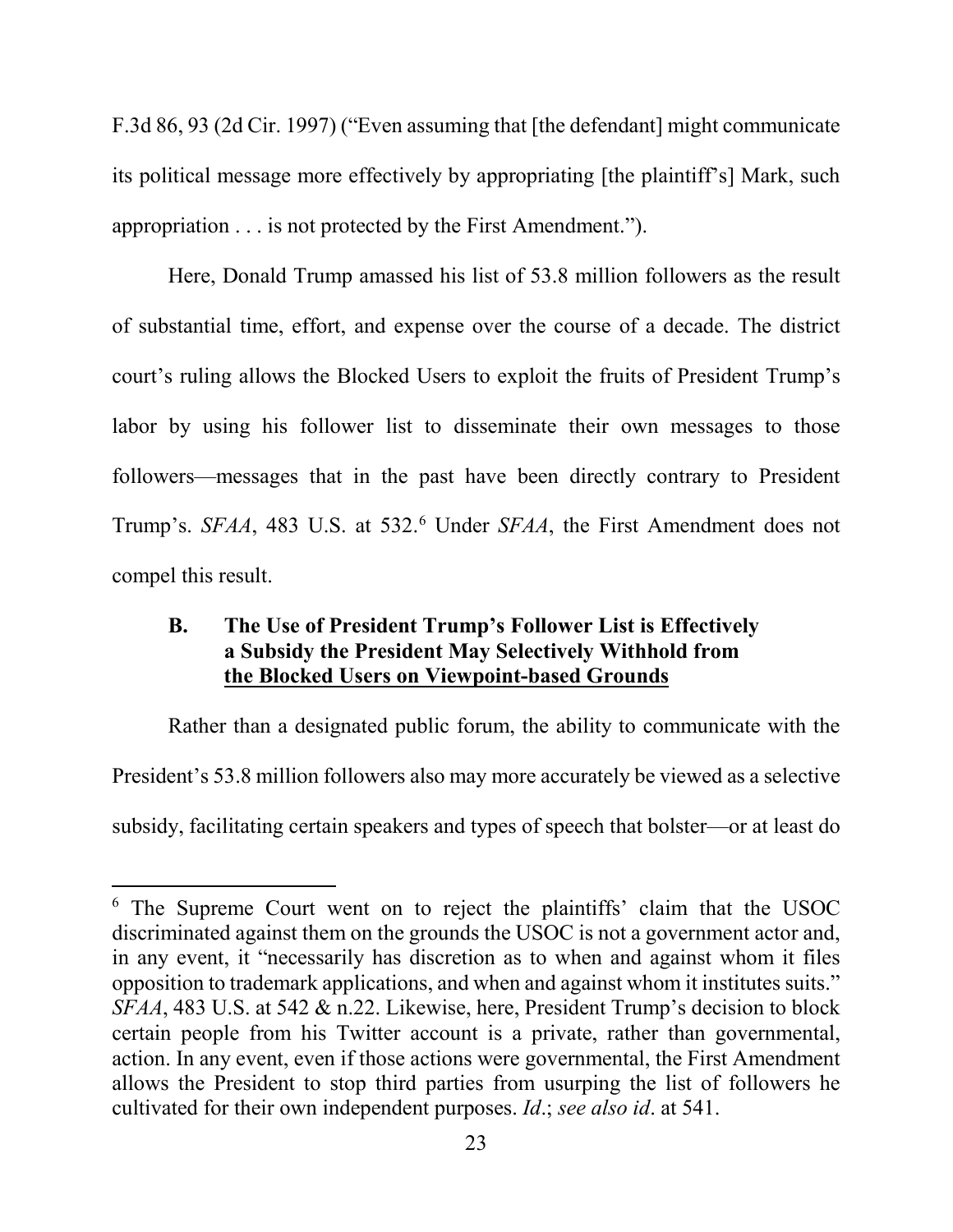not actively interfere with, detract from, or undermine—the President's message. The Supreme Court repeatedly has held that, although the Government generally may not bar people from speaking on viewpoint-based grounds, it is not required to affirmatively facilitate or subsidize their speech and may impose viewpoint-based restrictions on such assistance. *Rust v. Sullivan*, 500 U.S. 173, 193 (1991). "When Congress established a National Endowment for Democracy to encourage other countries to adopt democratic principles, it was not constitutionally required to fund a program to encourage competing lines of political philosophy such as communism and fascism." *Id*. at 194.

To the extent President Trump's Twitter account is treated as an official government-controlled account, its purpose is to disseminate information concerning, and generate public support for, the President's legislative and political agenda. Twitter is a convenient way of allowing the President to directly communicate his message to tens of millions of people throughout the nation and even world. This Court should permit the President to take advantage of Twitter's "blocking" feature to prevent his message from being undermined and diluted through other technological aspects of the Twitter social media platform—the reply function—that are beyond his control. *Cf*. *Pleasant Grove City v. Summum*, 555 U.S. 460, 468 (2009) ("A government entity may exercise this same freedom to express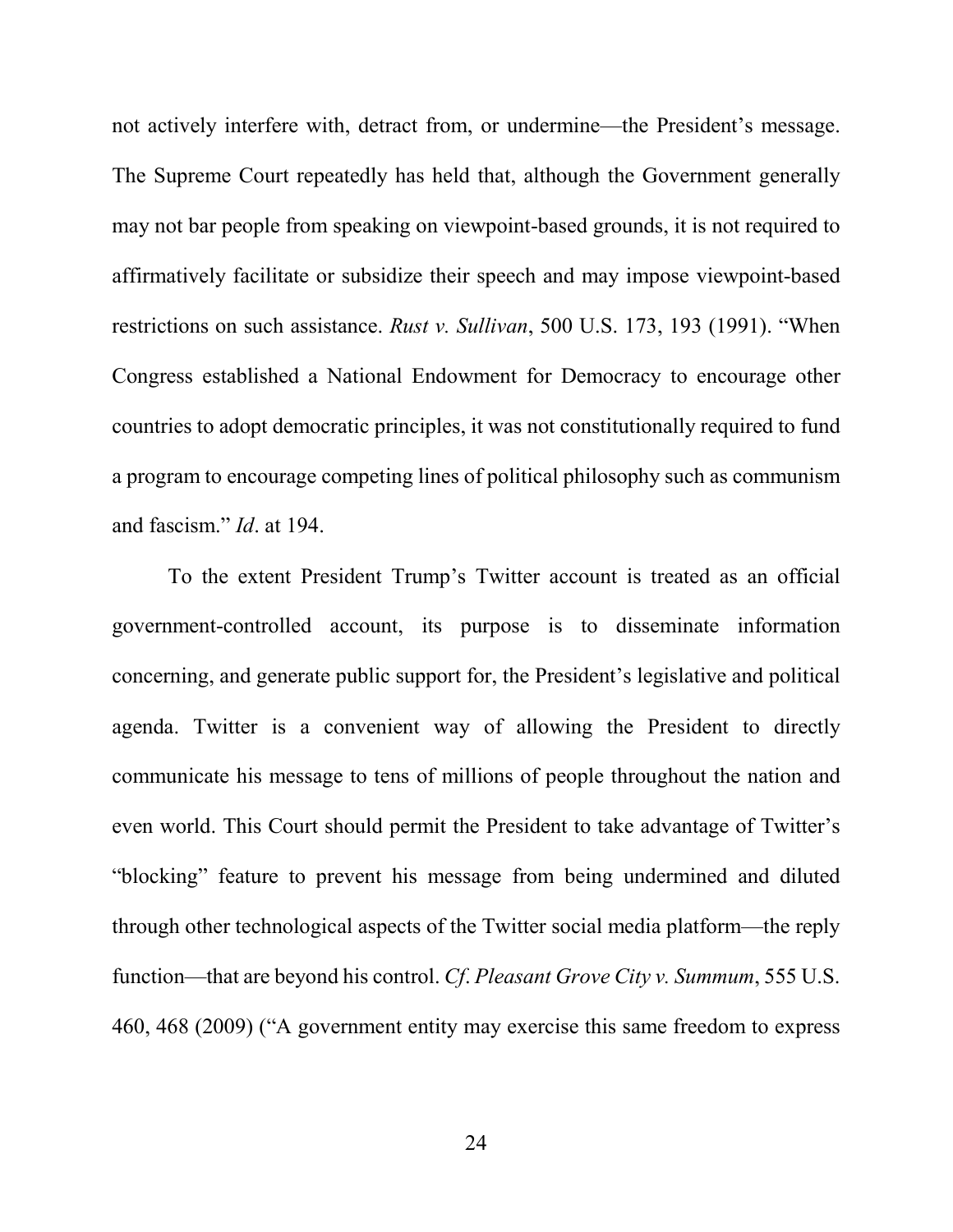its views when it receives assistance from private sources for the purpose of delivering a government-controlled message.").

#### **IV. THE DISTRICT COURT'S ANALYSIS OF PRESIDENT TRUMP'S INTENT IS INTERNALLY CONTRADICTORY**

Finally, the district court erred in concluding the purely metaphorical "interactive space" associated with President Trump's tweets constitutes a designated public forum. In determining whether a particular venue or channel of communication constitutes a public forum, the cornerstone of this Court's analysis has always been the government's intent. *See Cornelius v. NAACP Legal Def. & Educ. Fund*, 473 U.S. 788, 802 (1985) (holding the Government creates a designated public form "only by intentionally opening a nontraditional forum for public discourse"); *Calash v. Bridgeport*, 788 F.2d 80, 83 (1986) (recognizing the "government's intent in establishing the forum as being critical to a finding that it has created a limited public forum"). To determine the Government's intent, the Court must consider the "policy and practice" relating to the venue at issue. *Cornelius*, 473 U.S. at 702; *see also Paulsen v. Cnty. of Nassau*, 925 F.2d 65, 69 (2d Cir. 1991).

Here, no written policies or rules exist protecting the right of third parties to reply to, interactive with, or follow President Trump's personal Twitter account. And the President's practice prior to the court's ruling apparently has been to block at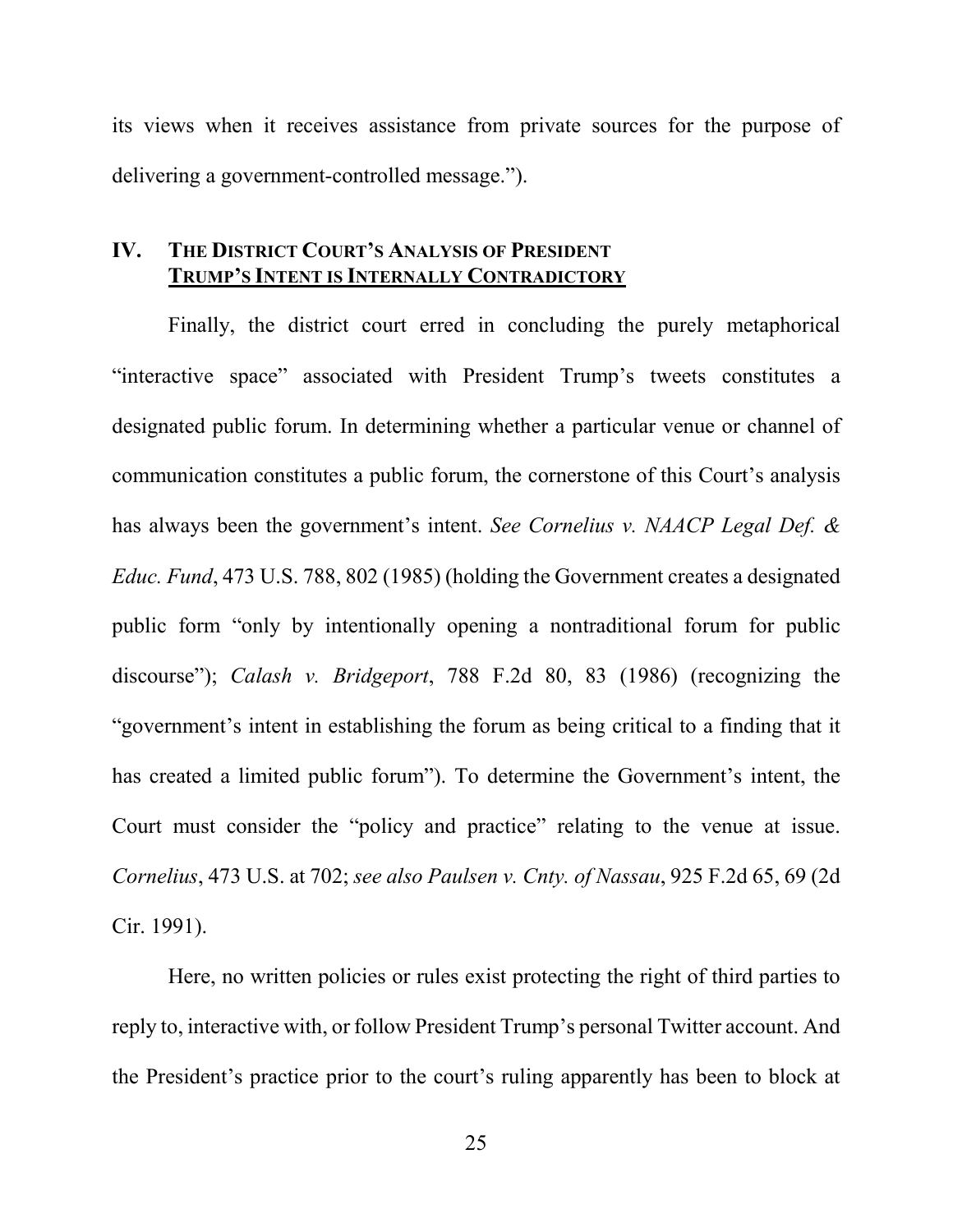least some followers who submit negative or derogatory replies to his tweets. Thus, the President's conduct appears squarely contrary to an intent to open the @realDonaldTrump up as a designated public forum, including for the expression of views hostile to him or his policies. *See Lebron v AMTRAK*, 69 F.3d 650, 656 (2d Cir. 1995) ("Although Amtrak does not maintain a written policy with respect to the Spectacular, its practice is clear; it has never opened the Spectacular for anything except purely commercial advertising.").

In *Hotel Employees & Restaurant Employees Union 100 v. City of New York Dep't of Parks and Recreation*, 311 F.3d 534, 539 (2d Cir. 2002), this Court concluded the fountain plaza at the Lincoln Center performing arts complex, owned by New York City, did not constitute a designated public forum. It recognized "the Plaza is an aesthetically pleasing landmark and a community symbol of the arts, as well as a gathering place for those attending performances at Lincoln Center." *Id*. The Court nevertheless concluded, "Although the Plaza's design clearly invites passers-by to stroll through or linger, the Plaza was not created primarily to operate as a public artery, nor to provide an open forum for all forms of public expression." *Id*.

Likewise, here, although the @realDonaldTrump account provides a convenient means of disseminating information to the President's followers, there is no evidence it was created as a tool for mounting attacks on the very policies or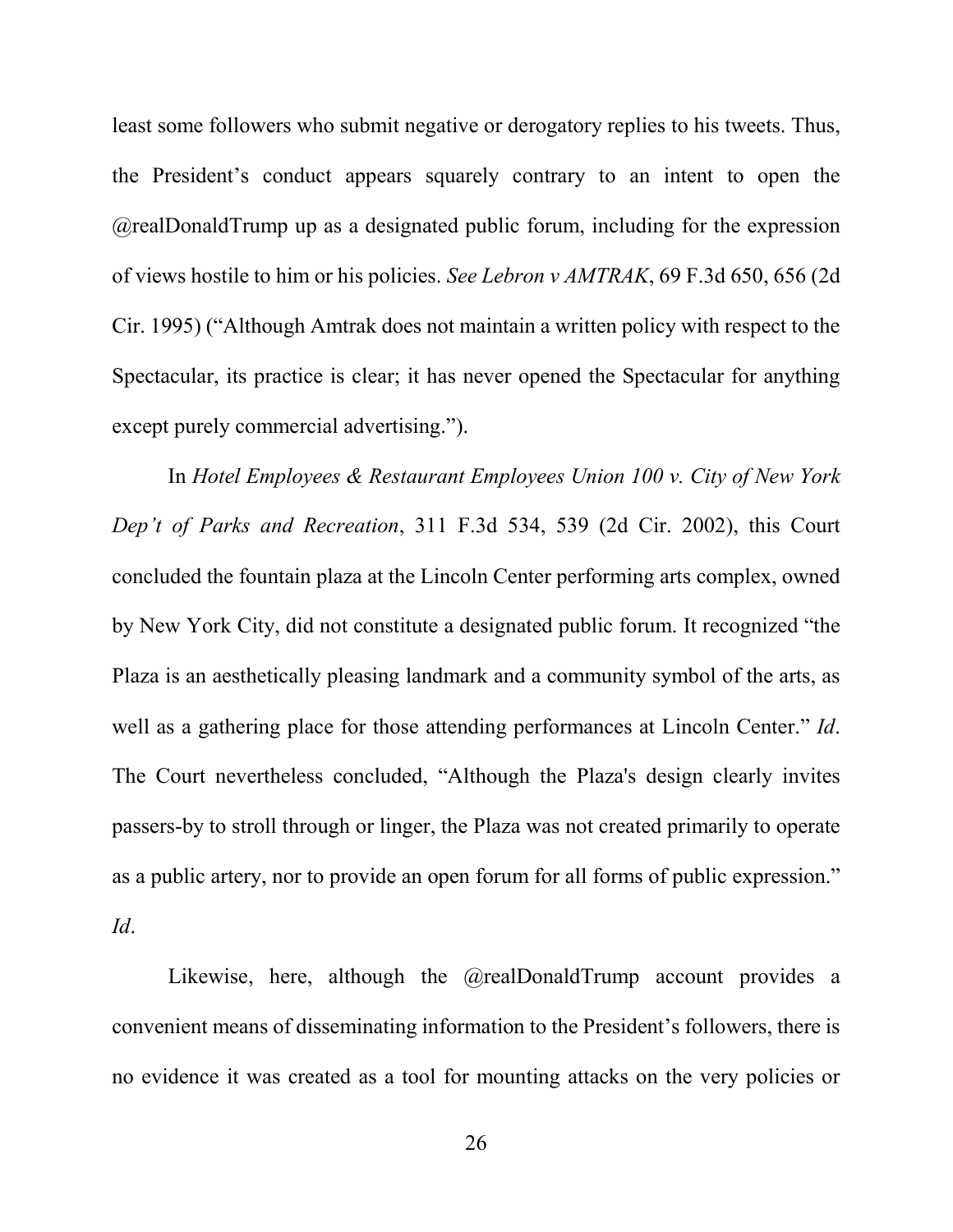developments the President is attempting to announce. Thus, the district court erred by placing far too little weight on the President's intent in establishing and using the @realDonaldTrump account.

#### **CONCLUSION**

For these reasons, this Court should reverse the trial court's judgment as to the Individual Blocked Users and order summary judgment for the Government on their claims. It should also vacate the trial court's judgment as to the Knight First Amendment Institute and order dismissal of its claims.

Respectfully submitted,

/s/ Dan Backer\_\_\_\_\_\_\_\_\_\_\_\_\_\_\_

Dan Backer POLITICAL.LAW PLLC 441 N. Lee Street, Suite 300 Alexandria, VA 22314 (202) 210-5431 dan@political.law *Counsel for Amicus Coolidge-Reagan Foundation* \*Application for admission pending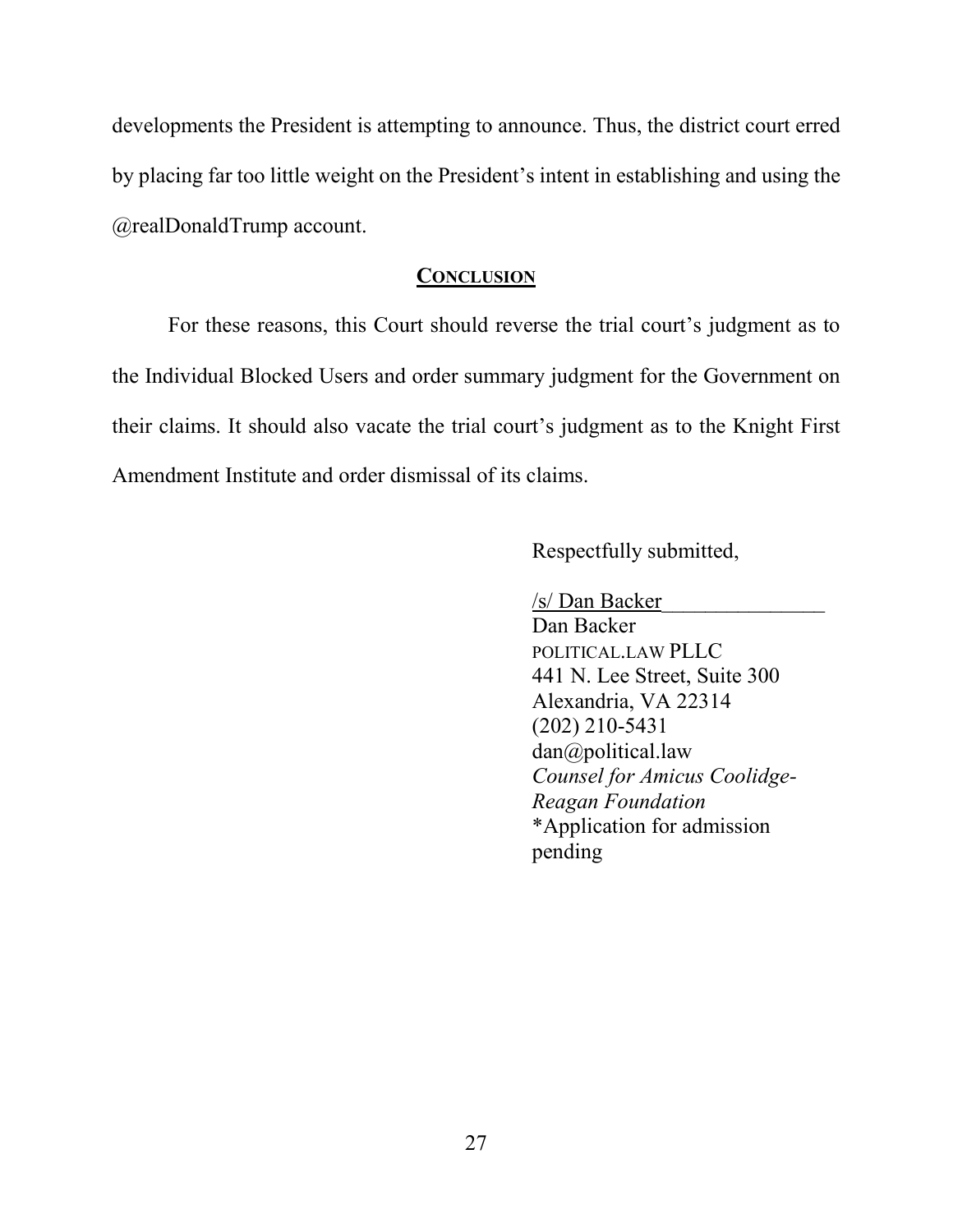#### **CERTIFICATE OF COMPLIANCE**

This brief complies with the type-volume limit of Second Circuit Local Rules  $29.1(c)$  and  $32(a)(4)(A)$  because it contains 6,294 words. This brief also complies with the typeface and type-style requirements of Federal Rule of Appellate Procedure 32(a)(5)-(6) because it was prepared using the latest version of Microsoft Word in Times New Roman 14-point font, a proportionally spaced typeface.

> /s/ Dan Backer\_\_\_\_\_\_\_\_\_\_\_\_\_\_\_ Dan Backer *Counsel for Amicus Coolidge-Reagan Foundation* \*Application for admission pending